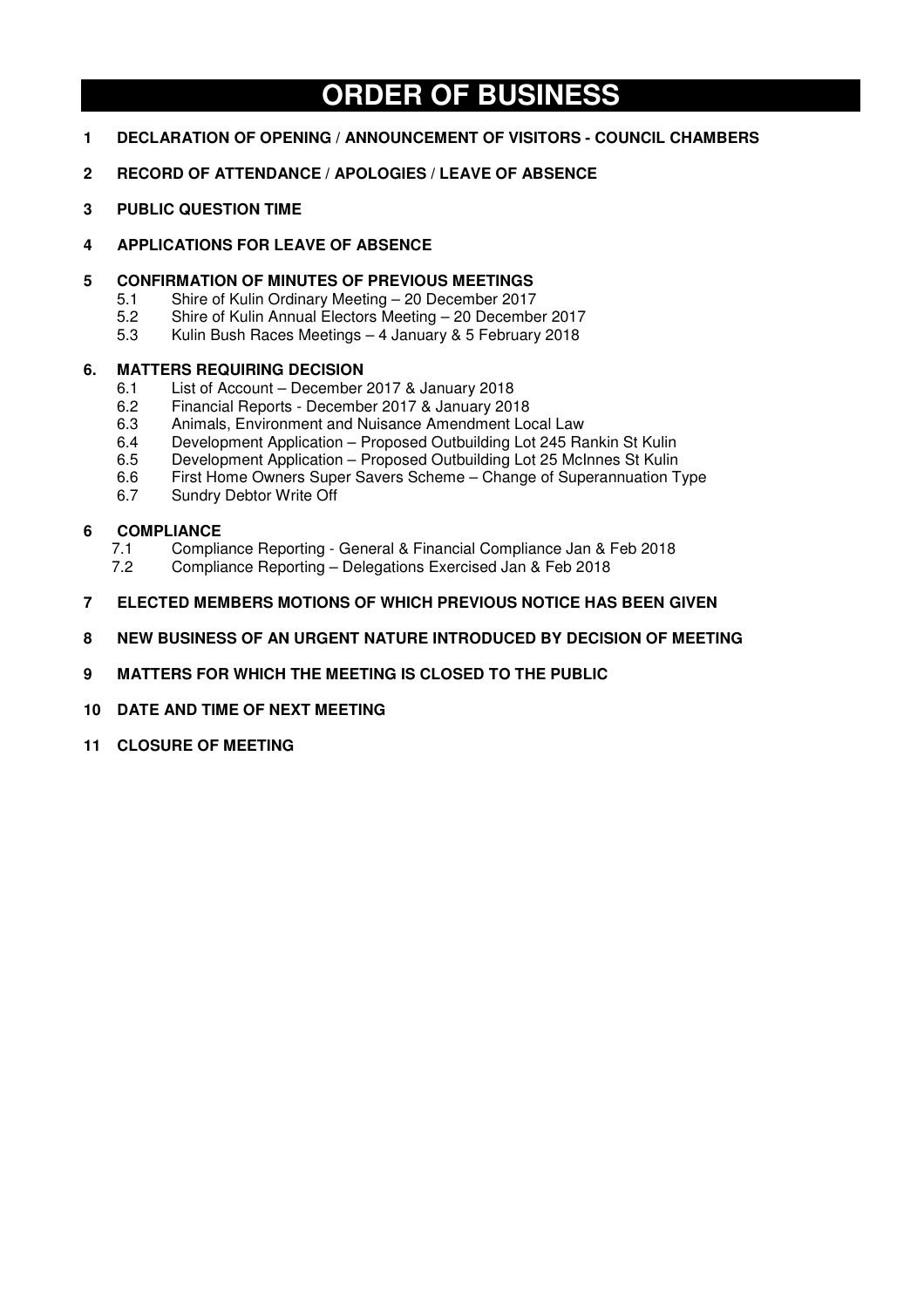# **Minutes of an Ordinary Meeting of Council held in the Council Chambers on Wednesday 21 February 2018 commencing at 4.02pm**

# **1. DECLARATION OF OPENING / ANNOUNCEMENT OF VISITORS**

## **2. RECORD OF ATTENDANCE/APOLOGIES/LEAVE OF ABSENCE**

| Attendance          |                                |
|---------------------|--------------------------------|
| <b>BD</b> West      | President                      |
| <b>RD Duckworth</b> | Deputy President               |
| <b>HT</b> McInnes   | Councillor                     |
| G Robins            | Councillor                     |
| <b>B</b> Smoker     | Councillor                     |
| R Bowey             | Councillor                     |
| <b>BP</b> Taylor    | Councillor                     |
| M Lucchesi          | Councillor                     |
| L Varone            | Councillor                     |
| N Mason             | <b>Chief Executive Officer</b> |
| C Vandenberg        | Deputy CEO                     |
| J Hobson            | Manager of Works               |
| N Thompson          | ESO / Minutes                  |

West Ward **West Ward** Town Ward Town Ward West Ward Town Ward Central Ward Central Ward East Ward

Apologies Nil

- **3. PUBLIC QUESTION TIME**  Nil
- **4. APPLICATIONS FOR LEAVE OF ABSENCE**  Nil

## **5. CONFIRMATION OF MINUTES OF PREVIOUS MEETINGS**

Shire of Kulin Ordinary Meeting – 20 December 2017

**01/0218** 

**Moved Cr Bowey Seconded Cr McInnes that the minutes of the Ordinary Council Meeting held on 20 December 2017 be confirmed as a true and correct record.** 

 **Carried 9/0** 

Shire of Kulin Annual Electors Meeting – 20 December 2017

**02/0218** 

**Moved Cr Varone Seconded Cr Robins that the minutes of the Shire of Kulin Annual Electors Meeting held 20 December 2017 be received.** 

 **Carried 9/0** 

*Note – Referring to the Annual Electors Meeting Minutes, the President commented regarding Mr Jim Sullivan's opinion that the Shire President should sign off on Annual Reports, subsequent research has shown that this is not a requirement and has not actually been done in the past.* 

Kulin Bush Races Meetings – 4 January & 5 February 2018

**03/0218** 

**Moved Cr Smoker Seconded Cr Bowey that the minutes of the Kulin Bush Races Meetings held 4 January and 5 February 2018 be received.** 

 **Carried 9/0**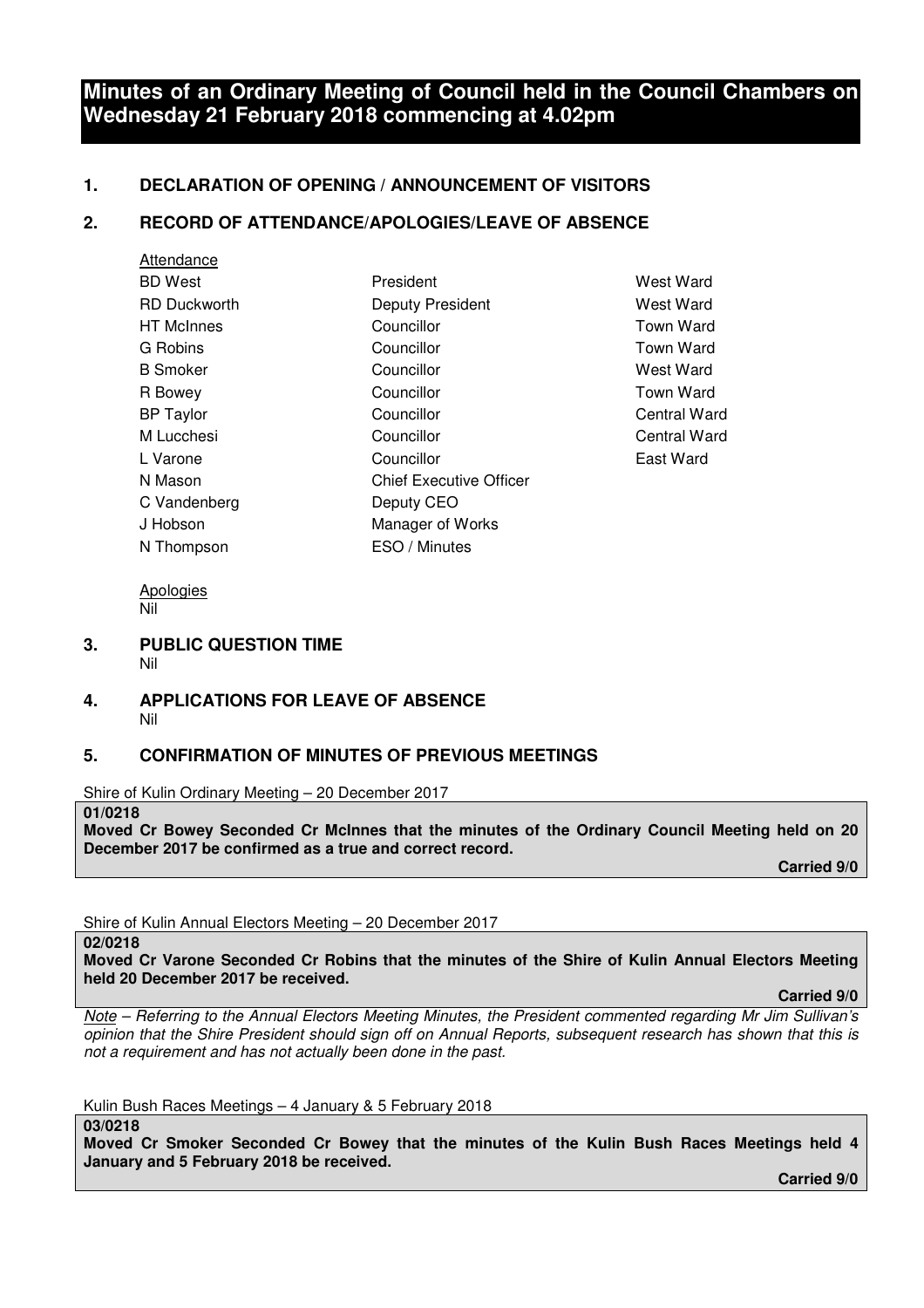# **6 MATTERS REQUIRING DECISION**

# **6.1 List of Accounts – December 2017 & January 2018**

**RESPONSIBLE OFFICER:** DCEO **FILE REFERENCE:** 12.06 **AUTHOR:** DCEO **STRATEGIC REFERENCE/S:** 12.01 **DISCLOSURE OF INTEREST:** Nil

#### **SUMMARY:**

Attached is the list of accounts paid during the months of December 2017 and January 2018 for Council's consideration.

**BACKGROUND & COMMENT:**  Nil **FINANCIAL IMPLICATIONS:**  Nil **STATUTORY AND PLANNING IMPLICATIONS:**  Nil **POLICY IMPLICATIONS:**  Nil **COMMUNITY CONSULTATION:**  Nil **WORKFORCE IMPLICATIONS:**  Nil

#### **OFFICER'S RECOMMENDATION:**

That December payments being cheque No's 240 (Trip Fund), 379 - 381 (Trust Fund) 2106 – 2107 (Bush Races), 36893 - 36904 (Municipal), EFT No's 13511 - 13587, DD6358.1 – 6373.8 (Municipal), credit card payments, creditor payments, and other vouchers from the Municipal Fund totalling \$385,761.97 be received.

That January payments being cheque No's 382 (Trust Fund) 2108 (Bush Races), 36905 - 36919 (Municipal), EFT No's 13588 - 13681, DD6400.1 – 6405.7 (Municipal), credit card payments, creditor payments, and other vouchers from the Municipal Fund totalling \$414,868.84 be received.

#### **VOTING REQUIREMENTS:**

Simple majority required.

## **04/0218**

**Moved Cr Robins Seconded Cr Taylor that December payments being cheque No's 240 (Trip Fund), 379 - 381 (Trust Fund) 2106 – 2107 (Bush Races), 36893 - 36904 (Municipal), EFT No's 13511 - 13587, DD6358.1 – 6373.8 (Municipal), credit card payments, creditor payments, and other vouchers from the Municipal Fund totalling \$385,761.97 be received; and, that January payments being cheque No's 382 (Trust Fund) 2108 (Bush Races), 36905 - 36919 (Municipal), EFT No's 13588 - 13681, DD6400.1 – 6405.7 (Municipal), credit card payments, creditor payments, and other vouchers from the Municipal Fund totalling \$414,868.84 be received.** 

 **Carried 9/0** 

## **6.2 Financial Reports – December 2017 & January 2018**

**RESPONSIBLE OFFICER:** DCEO **FILE REFERENCE:** 12.01 **AUTHOR:** DCEO **STRATEGIC REFERENCE/S:** 12.01 **DISCLOSURE OF INTEREST:** Nil

#### **SUMMARY:**

Attached are the financial reports for the periods ending 31 December 2017 and 31 January 2018.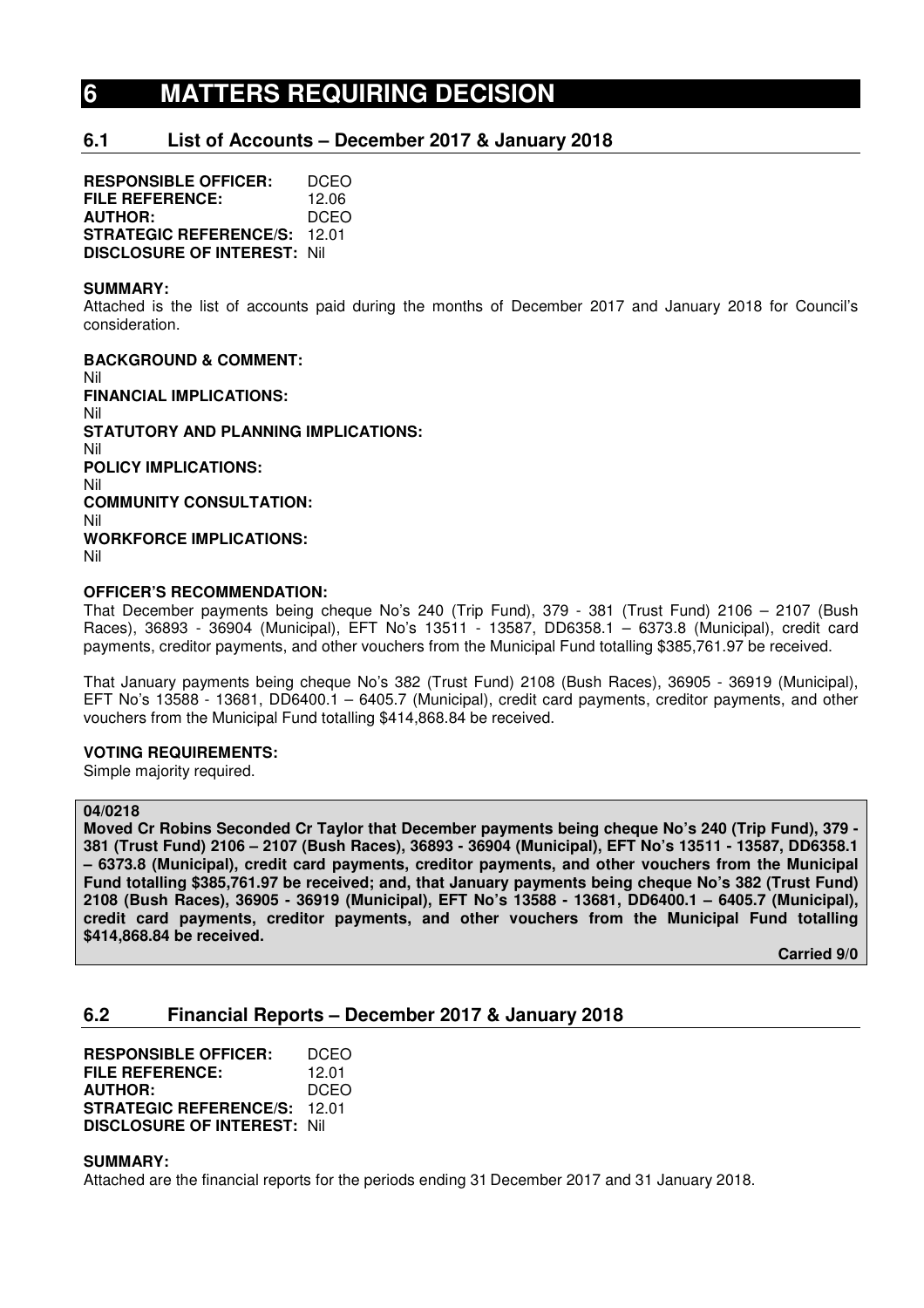## **BACKGROUND & COMMENT:**

Nil

## **FINANCIAL IMPLICATIONS:**

Nil

## **STATUTORY AND PLANNING IMPLICATIONS:**

Regulation 34 of the Local Government (Financial Management) Regulations 1996 requires local governments to prepare each month a statement of financial activity reporting on the revenue and expenditure of funds for the month in question.

## **POLICY IMPLICATIONS:**

Nil **COMMUNITY CONSULTATION:**  Nil **WORKFORCE IMPLICATIONS:**  Nil

#### **OFFICER'S RECOMMENDATION:**

That Council endorse the monthly financial statements for the periods ending 31 December 2017 and 31 January 2018.

## **VOTING REQUIREMENTS:**

Simple majority required.

#### **05/0218**

 **Moved Cr Smoker Seconded Cr Robins that Council endorse the monthly financial statements for the periods ending 31 December 2017 and 31 January 2018.** 

 **Carried 9/0** 

# **6.3 Animals, Environment and Nuisance Amendment Local Law 2018**

**RESPONSIBLE OFFICER:** EHO<br>FILE REFERENCE: 19.03 / ADM044 **FILE REFERENCE: AUTHOR:** Will Pearce, Environmental Health Officer / Authorised Officer **STRATEGIC REFERENCE/S:** 12.01 **DISCLOSURE OF INTEREST:** Nil

## **SUMMARY:**

To provide Council with suggested amendments to the *Shire of Kulin Animals, Environment and Nuisance Local Law 2016* due to identified issues*.*

## **BACKGROUND & COMMENT:**

At the Ordinary Council Meeting held on the 16 August 2017 Council resolved (Resolution 11/0817) to undertake the process for an amendment to the *Shire of Kulin Animals, Environment and Nuisance Local Law 2016.* This amendment is the result of email correspondence dated 9 August 2017 from the Chair of the Joint Standing Committee on Delegated Legislation (JSCDL), The Honourable Ms Emily Louise Hamilton MLA (see attachment). The correspondence identified the *Shire of Kulin Animals, Environment and Nuisance Local Law 2016* containing several errors that require an 'Amendment' local law to be made to rectify the identified issues.

The process for conducting an 'amendment' is identical to the previous process commenced in 2015 for the making of the original *Shire of Kulin Animals, Environment and Nuisance Local Law 2016*. There is a cost difference at gazettal where only the parts to be amended are listed, which is a considerable cost saving; staff time and advertising remain the same in keeping with the required process and advertising rates.

Notwithstanding the emergence of the *Public Health Act 2016,* the *Health (Miscellaneous Provisions) Act 1911* remains the appropriate 'amendment' local law statutory tool. Representations to the Department of Health for assistance and despite a fully staffed and funded team of officers dealing with the transitions and advice sought from the State Solicitors Office, no assistance was forthcoming other than the typical obligatory statement to 'get legal advice'.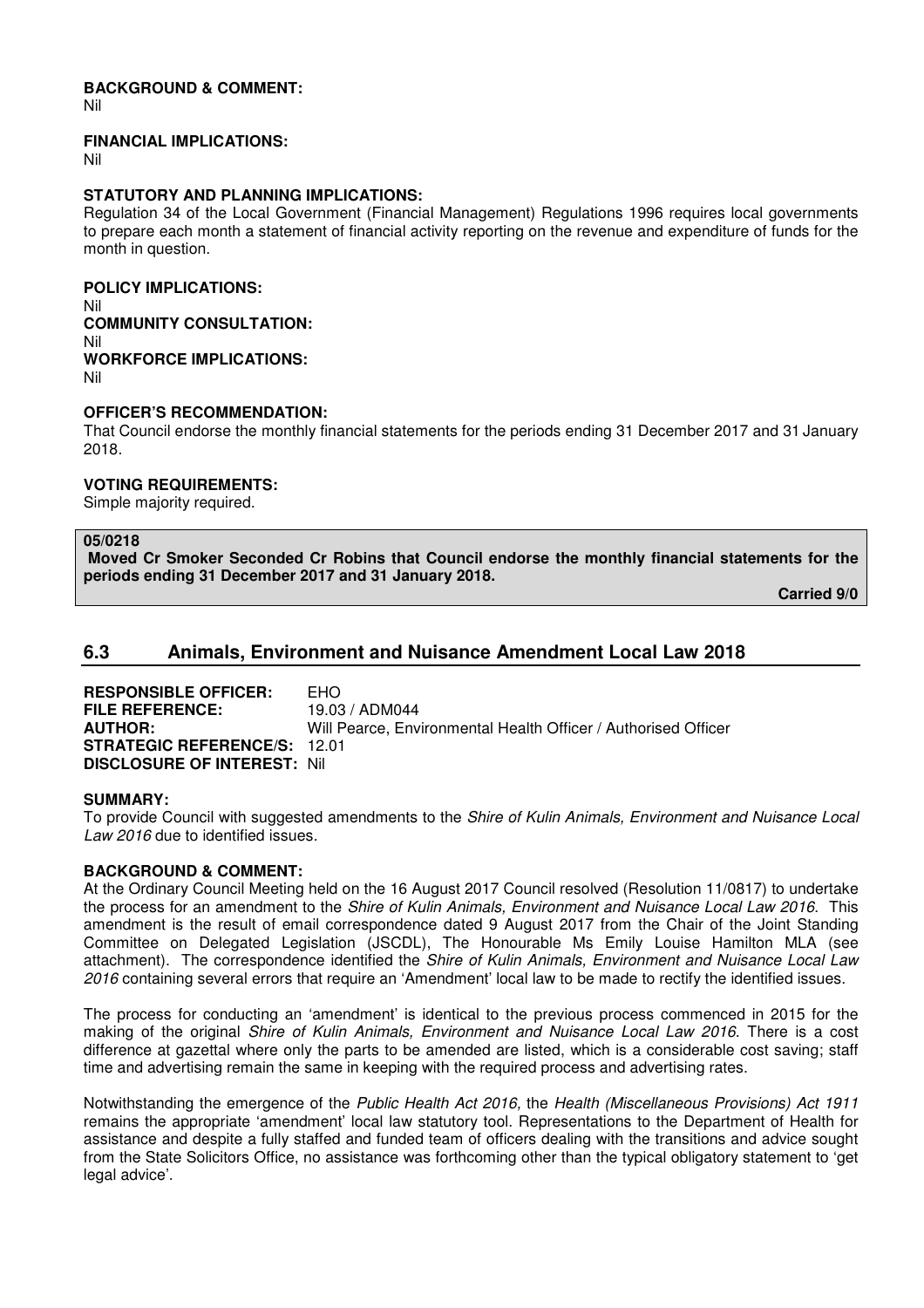Advice that was given was to create a new local law using only the *Local Government Act 1995* and whilst an option it would result in a gazettal fee of around \$4,000 whilst doing an amendment will be several hundred dollars. The Officer believes that an amendment local law using the *Health (Miscellaneous Provisions) Act 1911* is the appropriate mechanism in light of the Environmental Health Directorate recalcitrant position on this matter. A schedule of amendments to assist the understanding of the proposals is shown as follows:

| Modified/Removed/ | Clause                                                                                               | Reason                                                                                           |
|-------------------|------------------------------------------------------------------------------------------------------|--------------------------------------------------------------------------------------------------|
| Added/Replaced    |                                                                                                      |                                                                                                  |
| Added             | In the title of the local law, insert<br>"(MISCELLANEOUS PROVISIONS)" between<br>'HEALTH' and 'ACT'. | The Health (Miscellaneous Provisions) Act<br>1911 is now the name of the local law<br>making Act |
| Added             | In the enabling clause, insert "(Miscellaneous                                                       | The Health (Miscellaneous Provisions) Act                                                        |
|                   | Provisions)" between 'Health' and 'Act'.                                                             | 1911 is now the name of the local law<br>making Act                                              |
| Added             | 1.4 (1) Interpretation:                                                                              | The Associations Incorporation Act 2015                                                          |
|                   | insert the definition "Association has the                                                           | defines 'association' to 'includes society,                                                      |
|                   | meaning given to it in the Associations                                                              | club, institution or body;' and is thus more                                                     |
|                   | Incorporation Act 2015;"                                                                             | inclusive and not limited to the term 'club'.                                                    |
| Removed, Added &  | 1.4 (1) Interpretation:                                                                              | The use of the word 'club' for poultry and                                                       |
| Modified          | Amend the definition for an 'affiliated person'                                                      | pigeon is limiting by fact the Associations                                                      |
|                   | by replacing the word 'club' with the word                                                           | Incorporation Act 2015 defines 'association'                                                     |
|                   | "association" where mentioned.                                                                       | to ' includes society, club, institution or                                                      |
|                   |                                                                                                      | body;' and is thus more inclusive and not                                                        |
|                   |                                                                                                      | limiting.                                                                                        |
| Added             | 1.4 (1) Interpretation:                                                                              | The provision to appoint an EHO under the                                                        |
|                   | In the definition of 'EHO', replace the reference                                                    | Health Act 1911 has been removed. The                                                            |
|                   | to 'Health Act 1911' with "Public Health Act                                                         | power to appoint an EHO now falls under                                                          |
|                   | 2016".                                                                                               | the Public Health Act 2016. The definition of                                                    |
|                   |                                                                                                      | local law is amended to reflect this change.                                                     |
| Modified          | 1.4 (1) Interpretation:                                                                              | The provision to appoint an EHO under the                                                        |
|                   | The definition of 'EHO' is deleted and replaced                                                      | Health Act 1911 has been removed. The                                                            |
|                   | with the following:                                                                                  | power to appoint an EHO now falls under                                                          |
|                   | (a) an Environmental Health Officer                                                                  | the Public Health Act 2016. The definition is                                                    |
|                   | appointed by the local government under                                                              | modified to reflect the provisions of the                                                        |
|                   | the Public Health Act 2016 and includes                                                              | Public Health Act 2016, including the                                                            |
|                   | any acting or Assistant Environmental                                                                | various appointments of persons under the                                                        |
|                   | Health Officer to perform all or any of the                                                          | Act to carry out particular functions. The                                                       |
|                   | functions conferred on an Environmental                                                              | Public Health Act 2016 introduced                                                                |
|                   | Health Officer under this local law; and                                                             | provisions to appoint "authorised officers".                                                     |
|                   | (b) a person designated by the local                                                                 | The amendment allows authorised officers                                                         |
|                   | government as an authorised officer<br>under section 24 of the Public Health Act                     | appointed under the Public Health Act 2016                                                       |
|                   | 2016                                                                                                 | to carry out the duties conferred on an EHO<br>by the local law.                                 |
| Added             | 1.4 (1) Interpretation: In the definition of                                                         | The Health (Miscellaneous Provisions) Act                                                        |
|                   | 'premises' insert between 'Health' and 'Act' the                                                     | 1911 is now the correct reference for the                                                        |
|                   | words "(Miscellaneous Provisions)".                                                                  | definition of 'premises'.                                                                        |
| Added             | 1.4 (1) Interpretation: insert the definition                                                        | Defines the parameters of the word                                                               |
|                   | "Qualified person is a person who holds either                                                       | 'qualified person' used in subclause 3.9(a)                                                      |
|                   | the Item 1 License or an Item 4 License as                                                           | to remove any potential ambiguity by                                                             |
|                   | prescribed in 'Table 131 - Licensees and                                                             | referencing the Ozone Protection and                                                             |
|                   | entitlements' of the Ozone Protection and                                                            | Synthetic Greenhouse Gas Management                                                              |
|                   | Synthetic Greenhouse Gas Management                                                                  | Regulations 1995 which deals with the                                                            |
|                   | Regulations 1995.                                                                                    | required licensing and types of licenses.                                                        |
| Removed & Added   | 2.12(3)(b)(ii): delete the word 'but' after the                                                      | Specifies the requirements in improved                                                           |
|                   | word 'thoroughfare' and replace with the word                                                        | English wording.                                                                                 |
|                   | "where". After the word 'the' and before the                                                         |                                                                                                  |
|                   | word 'vegetation', insert "provision of".                                                            |                                                                                                  |
| Removed & Added   | 2.12(5): Delete the reference to subclause '(3)'                                                     | Previously missed error identified reference                                                     |
|                   | after 'in subclause' and replace with "(4)".                                                         | to wrong subclause found during the                                                              |
|                   |                                                                                                      | amendment review.                                                                                |
| Removed, Added    | 2.15(1)(b): delete subclause reference iii) and                                                      | Previously missed error identified by the                                                        |
| and Modified      | replace with "(c)"; and delete subclause                                                             | Joint Standing Committee on Delegated                                                            |
|                   | reference '(iv)' and replace with "(d)"; and align                                                   | Legislation review of the Local Law.                                                             |
|                   | paragraph '(c)' and '(d)' with paragraphs '(a)'                                                      |                                                                                                  |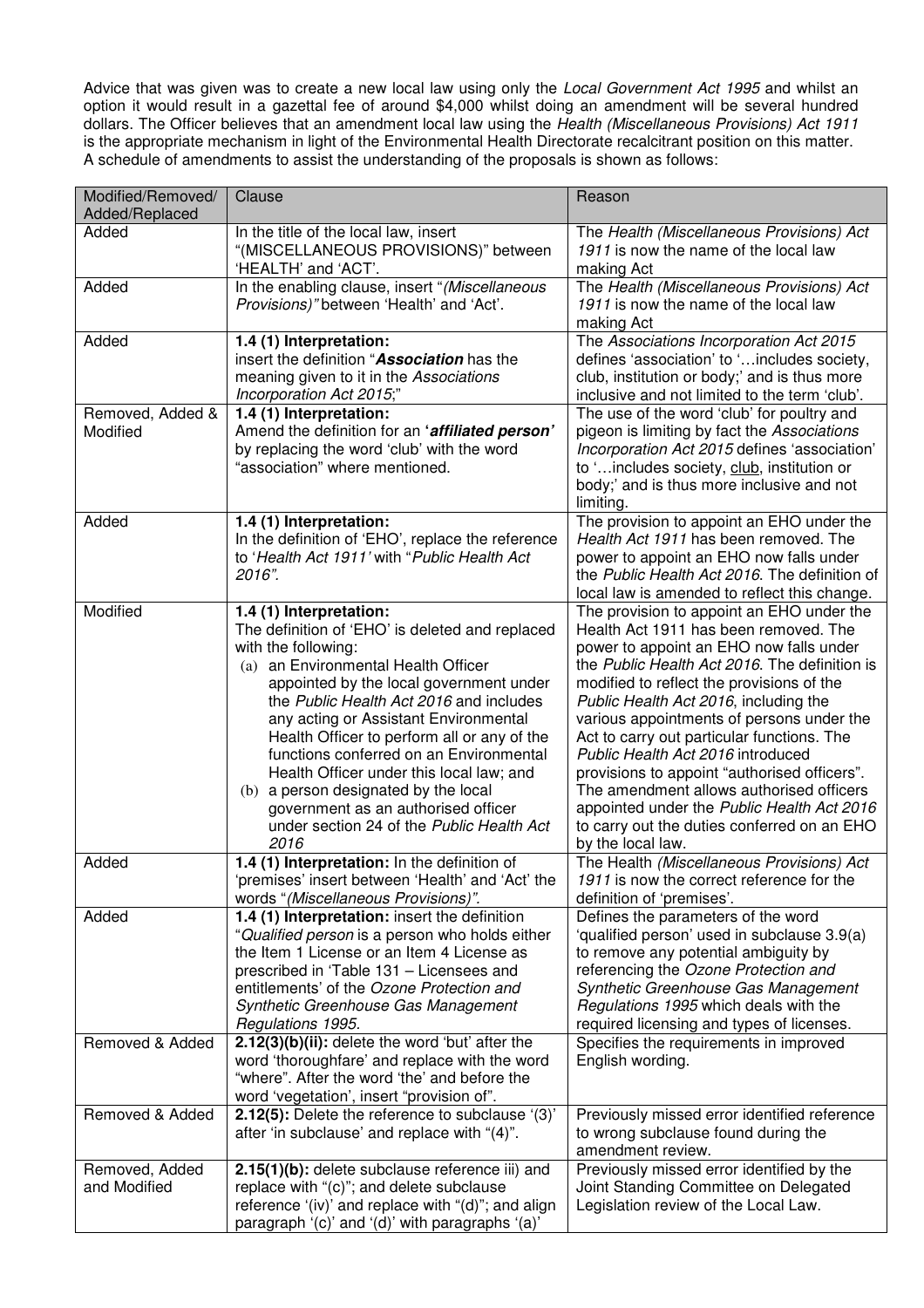|                 | and $'(b)$ .                                     |                                               |
|-----------------|--------------------------------------------------|-----------------------------------------------|
| Added           | 2.26(2): insert between 'Health' and 'Act' the   | The Health (Miscellaneous Provisions) Act     |
|                 | words "(Miscellaneous Provisions)".              | 1911 is now the correct reference.            |
| Added           | 2.28(1): insert between 'Health' and 'Act' the   | The Health (Miscellaneous Provisions) Act     |
|                 | words "(Miscellaneous Provisions)".              | 1911 is now the correct reference.            |
| Removed & Added | 3.5(a): Delete 'Department of Environment        | The Department of Environment Regulation      |
|                 | Regulation' and replace with "Department of      | has now been renamed as Department of         |
|                 | Water and Environmental Regulation".             | Water and Environmental Regulation.           |
| Removed         | 4.12: Delete subclause '(1)' entirely.           | Statutory unintended effect dealing with      |
|                 |                                                  | signage identified during the Joint Standing  |
|                 |                                                  | Committee on Delegated Legislation            |
|                 |                                                  | review.                                       |
|                 |                                                  |                                               |
| Removed &       | 4.12: Delete subclause reference '(2)' and       | Format changed as no subclauses               |
| Modified        | realign that subclause text under the clause     | required.                                     |
|                 | 4.12 title.                                      |                                               |
| Removed & Added | Remove completely clause 3.9 and replace         | Amends the statutory error identified by the  |
|                 | with -                                           | Joint Standing Committee on Delegated         |
|                 | "3.9 Disposing of disused refrigerators or       | Legislation ensuring suitable controls in the |
|                 | similar containers                               | Local Law to require 'suitably qualified      |
|                 | A person shall not place, leave or dispose of a  | person' for refrigerant removal. The          |
|                 | disused refrigerator, ice chest, ice box, trunk, | subclauses have been restructured with the    |
|                 | chest or other similar article having a          | reference to a 'qualified person' merged      |
|                 | compartment which has a capacity of 0.04         | into the details of the clause before the two |
|                 | cubic metres or more on any land without first   | subclause to remove any possible              |
|                 | arranging for the removal of any refrigerants by | confusion.                                    |
|                 | a qualified person, and -                        |                                               |
|                 | (a) removing every door and lid and every lock,  |                                               |
|                 | catch and hinge attached to a door or lid; or    |                                               |
|                 | (b) rendering every door and lid incapable of    |                                               |
|                 | being fastened."                                 |                                               |
| Removed & Added | Schedule 1 - Prescribed offences: in Item        | Reflects clause 3.9 amendments.               |
|                 | No 42, after the words ' removing the'           |                                               |
|                 | delete the word 'refrigerant' and after the      |                                               |
|                 | words 'being fastened' insert the words          |                                               |
|                 | "or without removing refrigerant"                |                                               |
| Removed         | Schedule 1 - Prescribed offences: Delete         | This subclause has been deleted from the      |
|                 | entirely Item 'No 52'.                           | local law.                                    |
| Removed & Added | Schedule 1 - Prescribed offences: in Item        | Deleted local law subclause reference.        |
|                 | No 53, delete '(2)' after subclause 4.12 in      |                                               |
|                 | clause column.                                   |                                               |
| Removed & Added | <b>Schedule 1 - Prescribed offences: Delete</b>  | Realigns Item Numbers due to removal of a     |
|                 | Item No '53' and replace with Item No "52".      | preceding Item Number.                        |
| Removed & Added | Schedule 1 - Prescribed offences: Delete         | Realigns Item Numbers due to removal of a     |
|                 | Item No '54' and replace with Item No "53"       | preceding Item Number.                        |
| Removed & Added | <b>Schedule 1 - Prescribed offences: Delete</b>  | Realigns Item Numbers due to removal of a     |
|                 | Item No '55' and replace with Item No "54"       | preceding Item Number.                        |

It is suggested that Council resolves to prepare the proposed Shire of Kulin Animals, Environment and Nuisance Amendment Local Law 2018 (the 'Local Law') as attached.

. In order to assist the understanding of the level of amendments as required and as recommended by the Officer, a highlighted edited version of the existing Local Law is provided for Council members to show the level of editing.

To commence the process, the Shire of Kulin President is required to read out aloud the purpose and effect of the proposed Local Law as described below:

*PURPOSE: The purpose of the proposed Shire of Kulin Animals, Environment and Nuisance Amendment Local Law 2018 is to provide for the regulation, control and management of animals and the prevention of environmental damage and nuisances within the Shire of Kulin; and*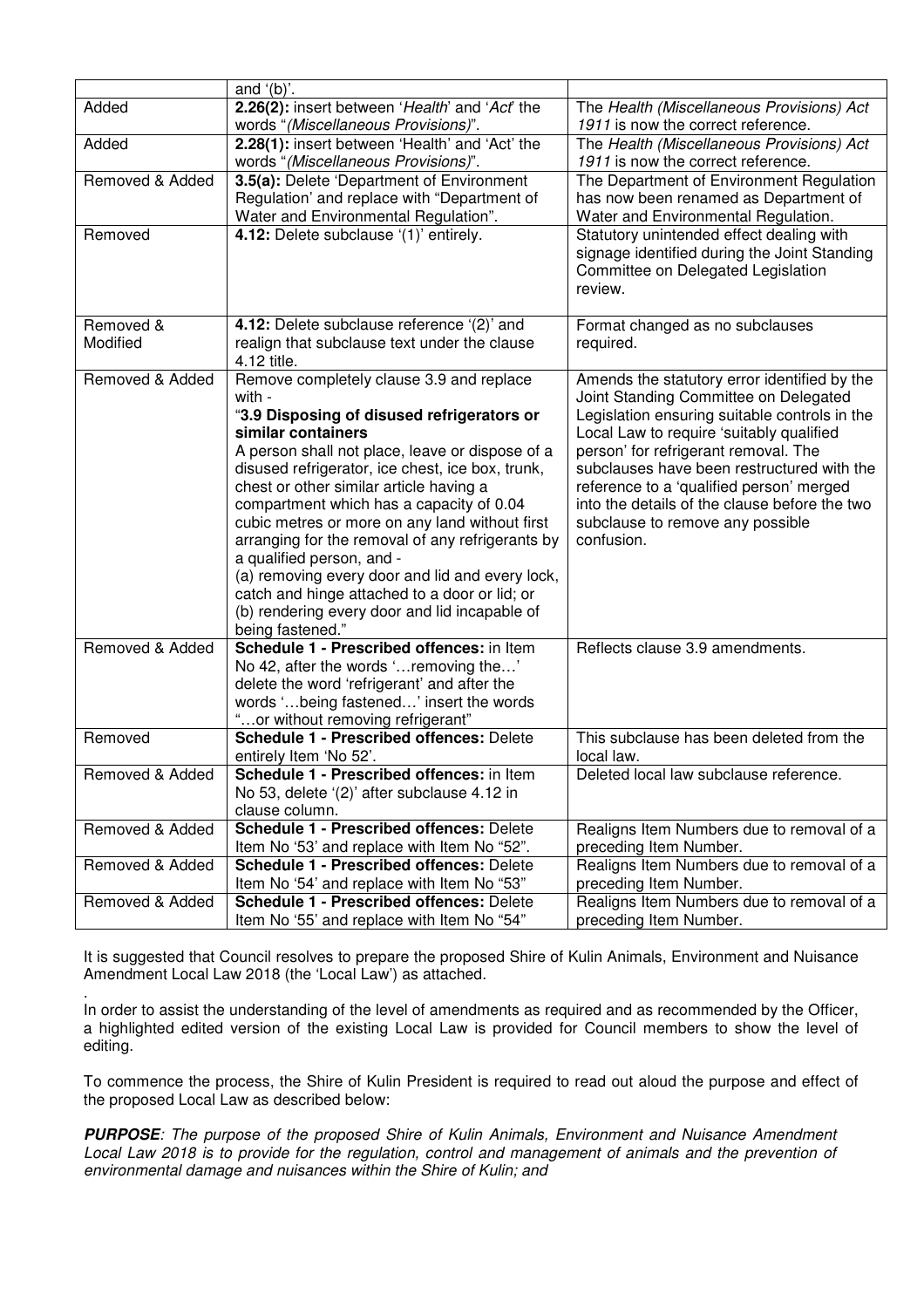*EFFECT: The effect of the proposed Shire of Kulin Animals, Environment and Nuisance Amendment Local Law 2018 is to establish the requirements with which any person keeping animals, or undertaking activities that have the potential to impact the environment or create nuisance must comply.* 

The proposed Local Law as presented comprises the JSCDL required amendments as well as further amendments identified by the reporting Officer. The proposed Local Law making process requires the following to be undertaken to meet statutory requirements being:

- 1. The giving of State-wide ('West Australian' newspaper) and local public notice (local paper and Notice boards) of the proposed Local Law, summarising purpose and effect of the proposed Local Law for a period of at least 6 weeks since date of publication discounting public holidays;
- 2. A copy of the proposed Local Law is to be made available at the Shire office counter and provided to any person requesting a copy of the Local Law. Furthermore, copies of the Local Law are to be given to the Director, Environmental Health and the Honourable Minister for Local Government with evidence of statewide advertising;
- 3. Consider any submissions received in regard to the proposed Local Law for presentation to Council where Council can resolve to 'make' the Local Law.
- 4. Council provides a signed and sealed Local Law to the Chief Health Officer for consent;
- 5. Local law when consented to by the Chief Health Officer is gazetted;
- 6. Copies of the Local Law as gazetted are given to the Honourable Minister for Local Government and the Chief Health Officer;
- 7. Give Statewide public notice of title and summary of purpose and effect of *Gazetted* Local Law; and
- 8. Provide Joint Standing Committee on Delegated Legislation of the WA Parliament with an 'Explanatory Memorandum' of the local laws and 10 copies of the Local Law as Gazetted.

The proposed Local Law will again be presented to Council after the minimum six weeks of advertising for consideration of submissions received and the decision made to endorse, or not, any changes to the proposed Local Law.

It is proposed that advertising will commence shortly after this Ordinary Meeting of Council and conclude on the 27 April 2018 thus allowing up to eight weeks advertising. Should all proceed to completion, and no 'significant changes' made (which could result in readvertising) the Local Law will be resolved on to 'make', should Council choose to do so, then signed and sealed by the Shire President and Chief Executive Officer.

After the Local Law is gazetted, copies are provided to the Chief Health Officer and the JSCDL who will review the Shire of Kulin Animals, Environment and Nuisance Amendment Local Law 2018 and make, or not, a determination on its validity and/or refusal of the Local Law.

The author wishes to acknowledge and thank the Shire of Bruce Rock for its assistance in the preparation of this report and associated documents.

## **CONSULTATION:**

As presented in the 'Comments' section of this report.

#### **STATUTORY IMPLICATIONS:**

*Health (Miscellaneous Provisions) Act 1911; Local Government Act 1995; and Shire of Kulin Animals, Environment and Nuisance Local Law 2016* 

#### **FINANCIAL IMPLICATIONS:**

'West Australian' newspaper advertising estimated at \$800 and gazettal costs estimated at \$600.

**POLICY IMPLICATIONS:**  Nil

## **OFFICER'S RECOMMENDATION:**

That Council resolves:

**1.** To approve the proposed Shire of Kulin Animals, Environment and Nuisance Amendment Local Law 2018 for advertising as presented in Attachment 5;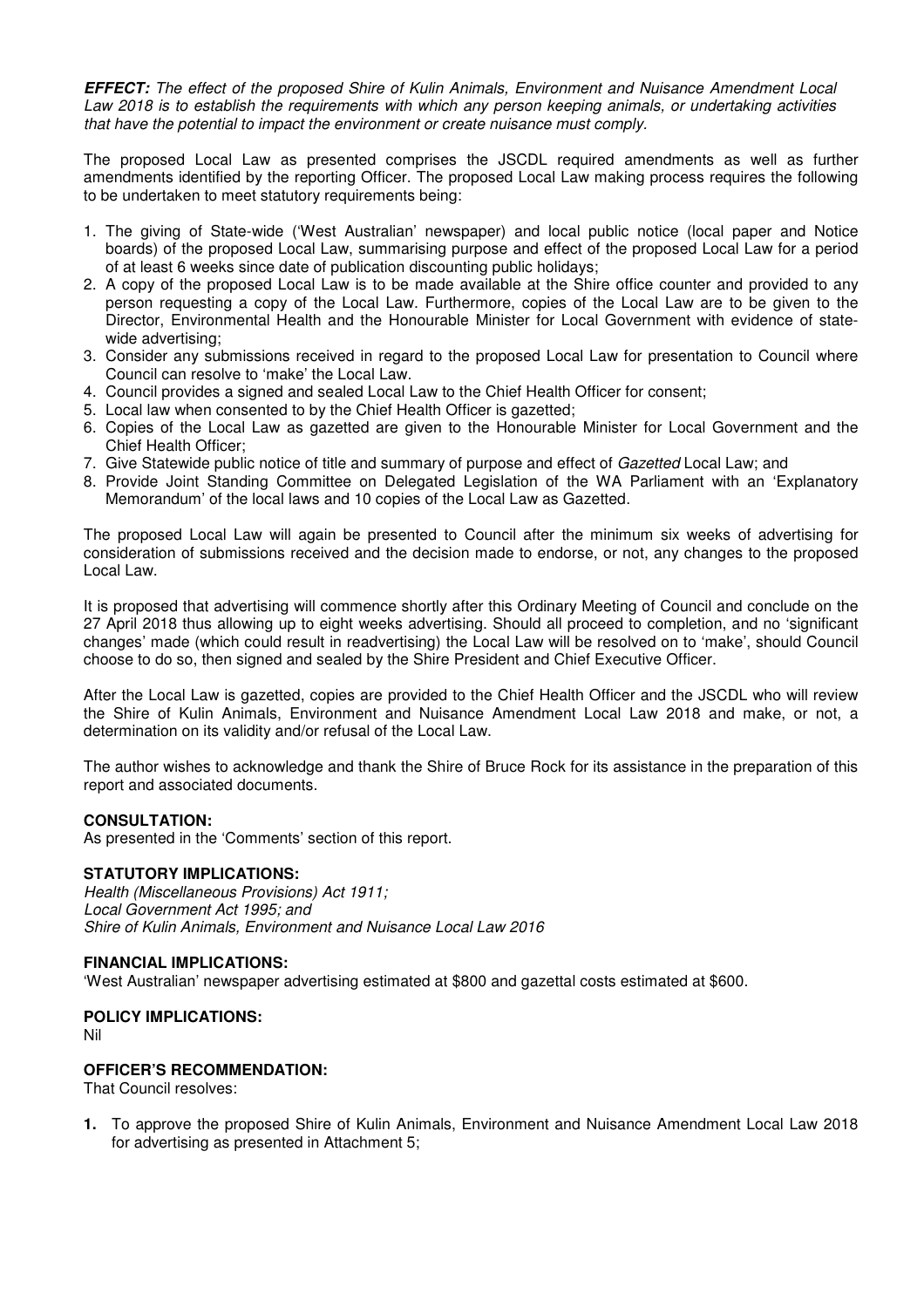- **2.** To give Statewide and local public notice and stating that:
	- **I.** The Shire of Kulin proposes to make the Shire of Kulin Animals, Environment and Nuisance Amendment Local Law 2018;
	- **II.** The purpose of the proposed Shire of Kulin Animals, Environment and Nuisance Amendment Local Law 2018 is to provide for the regulation, control and management of animals and the prevention of environmental damage and nuisances within the Shire of Kulin; and
	- **III.** The effect of the proposed Shire of Kulin Animals, Environment and Nuisance Amendment Local Law 2018 is to establish the requirements with which any person keeping animals, or undertaking activities that have the potential to impact the environment or create nuisance must comply.
- **3.** To have copies of the proposed Shire of Kulin Animals, Environment and Nuisance Amendment Local Law 2018 made publicly available for inspection or to be obtained at any place specified in the Notice as required by Law;
- **4.** To invite public submissions about the proposed Shire of Kulin Animals, Environment and Nuisance Amendment Local Law 2018 to be addressed to the Chief Executive Officer of the Shire of Kulin before the close of business on the 27 April 2018 for consideration;
- **5.** To provide a copy of the proposed Shire of Kulin Animals, Environment and Nuisance Amendment Local Law 2018 and Notice to the Hon. Minister for Local Government and the Chief Health Officer; and
- **6.** To direct the Chief Executive Officer to prepare and execute the requirements of these resolutions and to prepare a report to Council detailing submissions from the community and the relevant government departments recommending any required or invited changes to the proposed Shire of Kulin Animals, Environment and Nuisance Amendment Local Law 2018 at the first most practicable Ordinary or Special Meeting of Council following the conclusion of the public advertising period.

## **06/0218**

**Moved Cr Bowey Seconded Cr Varone that Council resolves:-** 

**1. To approve the proposed Shire of Kulin Animals, Environment and Nuisance Amendment Local Law 2018 for advertising as presented in Attachment 5; with a** *final amendment to include the change to Clause 4.1(1)(a)(vi) as follows:*

 **insert the definition "***Qualified person* **is a person who holds either the Item 1 License or an Item 4 License as prescribed in 'Table 131 – Licensees and entitlements' of the** *Ozone Protection and Synthetic Greenhouse Gas Management Regulations 1995";*

- **2. To give Statewide and local public notice and stating that:** 
	- **I. The Shire of Kulin proposes to make the Shire of Kulin Animals, Environment and Nuisance Amendment Local Law 2018;**
	- **II. The purpose of the proposed Shire of Kulin Animals, Environment and Nuisance Amendment Local Law 2018 is to provide for the regulation, control and management of animals and the prevention of environmental damage and nuisances within the Shire of Kulin; and**
	- **III. The effect of the proposed Shire of Kulin Animals, Environment and Nuisance Amendment Local Law 2018 is to establish the requirements with which any person keeping animals, or undertaking activities that have the potential to impact the environment or create nuisance must comply.**
- **3. To have copies of the proposed Shire of Kulin Animals, Environment and Nuisance Amendment Local Law 2018 made publicly available for inspection or to be obtained at any place specified in the Notice as required by Law;**
- **4. To invite public submissions about the proposed Shire of Kulin Animals, Environment and Nuisance Amendment Local Law 2018 to be addressed to the Chief Executive Officer of the Shire of Kulin before the close of business on the 27 April 2018 for consideration;**<br>**19 To provide a copy of the proposed Shire of Kulin Animals Environment and**
- **5. To provide a copy of the proposed Shire of Kulin Animals, Environment and Nuisance Amendment Local Law 2018 and Notice to the Hon. Minister for Local Government and the Chief Health Officer; and <br>6. To direct the Chief**
- **6. To direct the Chief Executive Officer to prepare and execute the requirements of these resolutions and to prepare a report to Council detailing submissions from the community and the relevant government departments recommending any required or invited changes to the proposed Shire of Kulin Animals, Environment and Nuisance Amendment Local Law 2018 at the first most practicable Ordinary or Special Meeting of Council following the conclusion of the public advertising period.**

 **Carried 9/0** 

**Note: Council changed the recommendation to incorporate a final amendment to the wording in Clause 4.1(1)**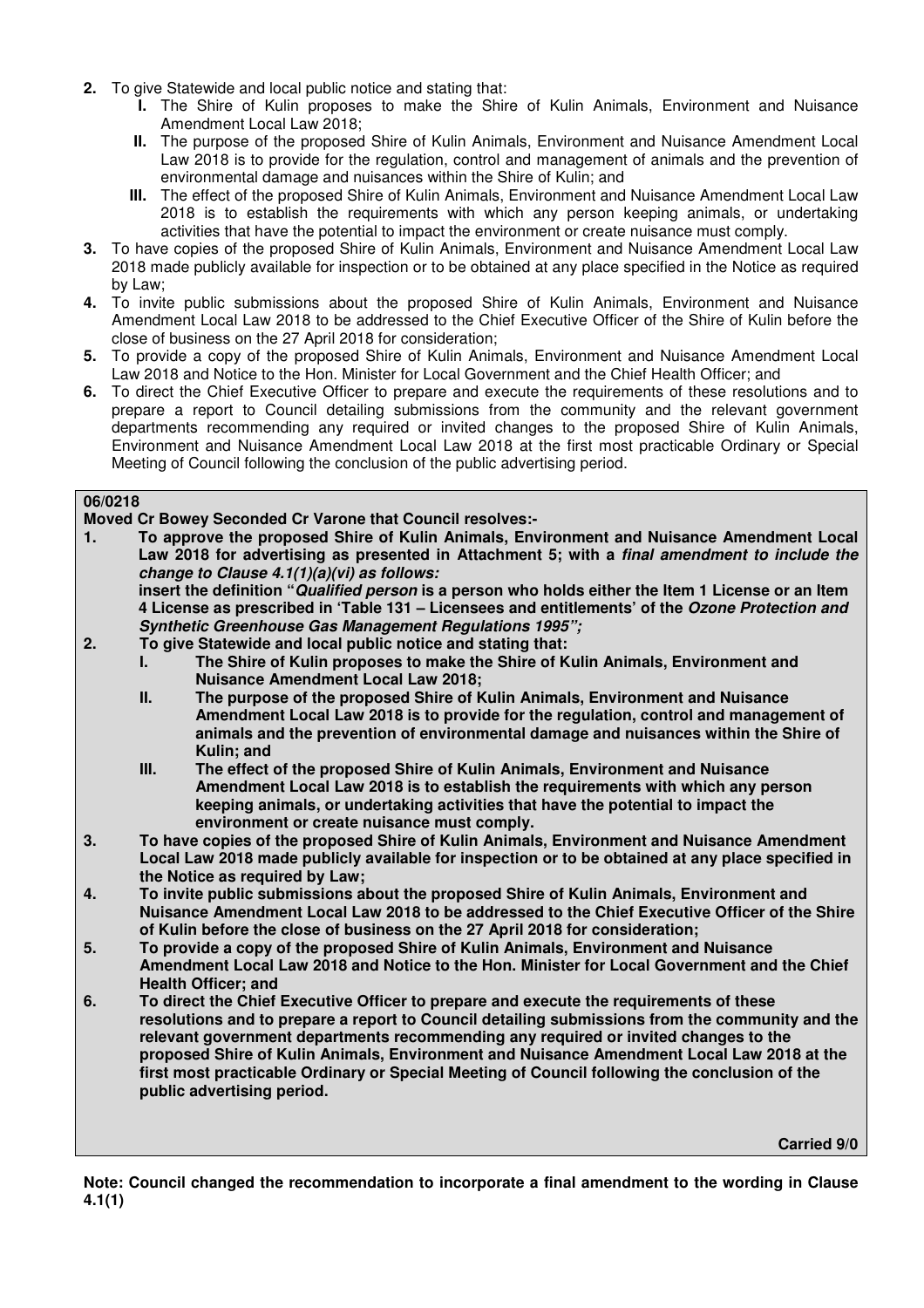# **6.4 Development Application – Proposed Outbuilding (Domestic Storage Shed) on Lot 245 (No.2) Rankin Street, Kulin**

| <b>RESPONSIBLE OFFICER:</b>         | CEO                                                                             |
|-------------------------------------|---------------------------------------------------------------------------------|
| <b>FILE REFERENCE:</b>              | 07.02 Development Applications                                                  |
| <b>AUTHOR:</b>                      | Mr Joe Douglas - Consultant Town Planner (Exurban Rural & Regional<br>Planning) |
| <b>STRATEGIC REFERENCE/S: Nil</b>   |                                                                                 |
| <b>DISCLOSURE OF INTEREST: Nill</b> |                                                                                 |

#### **SUMMARY:**

This report recommends that a development application submitted by Mr Steven Pearce to construct a new steel framed, colorbond outbuilding on Lot 245 (No.2) Rankin Street, Kulin be approved subject to conditions.

#### **BACKGROUND:**

The applicant is seeking Council's development approval to construct a new 77m<sup>2</sup> steel framed, colorbond outbuilding (i.e. domestic storage shed) at the rear of Lot 245 (No.2) Rankin Street, Kulin.

Lot 245 is located in the south-western segment of the Kulin townsite on the fringe of a well-established residential area. The subject land comprises a total area of approximately 1,115m<sup>2</sup> and has direct frontage and access to Rankin Street along its southern boundary and Johnston Street along its eastern boundary.

Lot 245 has historically been developed and used for low density residential purposes and contains an older style single storey dwelling in good condition and two (2) outbuildings, one of which is accessed via an existing six (6) metre wide driveway and crossover along the land's Johnston Street frontage.



*Location & Lot Configuration Plan (Source: Landgate)* 

Immediately adjoining land uses include:

- Low density residential development (i.e. single houses & grouped dwellings to the north and west;
- Undeveloped residential zoned land on the opposite side of Rankin Street to the south and the Kulin Caravan Park beyond; and
- Crown Reserve 19354 on the opposite side of Johnston Street to the east which is an undeveloped 'C' class reserve which is controlled by the Department for Planning, Lands and Heritage for the designated purpose 'parklands'.

Under the terms of the information and plans submitted in support of the application the following is proposed:

- i) Removal of an existing outbuilding along the land's western side boundary;
- ii) Construction of a new 11 metre long and 7 metre wide steel framed colorbond outbuilding at the rear of the property adjacent to its western and northern side boundaries;
- iii) The outbuilding will have a setback ranging from 2.5 to 3 metres from the land's northern side boundary, 2 metres from the land's western side boundary, 24 metres from the land's Rankin Street frontage and 31 metres from its Johnston Street frontage;
- iv) The outbuilding will have a total floor area of  $77<sup>m²</sup>$  and be used for domestic purposes only (i.e. general storage including the parking of vehicles);
- v) The outbuilding will be clad with 'Classic Cream' coloured steel walls, doors and roofing with complementary coloured trim;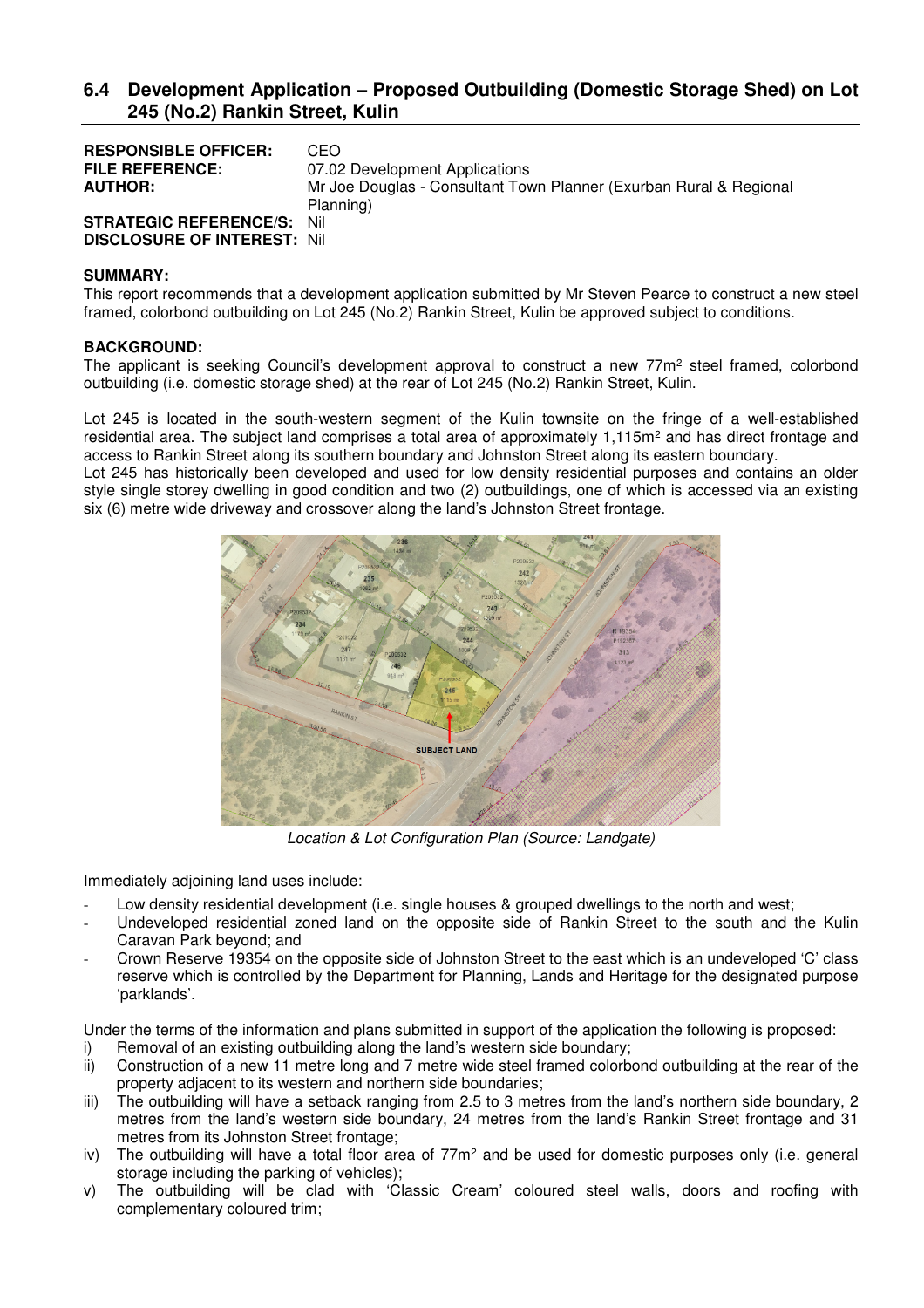- vi) The outbuilding will have a gable style roof pitched at 15 degrees with a wall height of 3.8 metres and a ridge height of 4.738 metres above the natural ground level. The applicant has requested approval to a higher than average height structure to accommodate a large caravan with an air-conditioning unit on top that requires sufficient height clearance for access / parking purposes;
- vii) The floor of the outbuilding will be concrete with a finished floor level of 100mm above the natural ground level;
- viii) All vehicle access to/from the outbuilding will be via a proposed new 10 metre wide gravel driveway and crossover along the land's Rankin Street frontage; and
- ix) A new 9,000 litre rainwater storage tank will be installed adjacent to the outbuilding's eastern-side wall to capture and manage all stormwater collected from the roof catchment.

Full details of the application are provided in Attachment 1.

## **COMMENT:**

Lot 245 is classified 'Residential' zone under the Shire of Kulin Local Planning Scheme No.2 (LPS No.2) and has been assigned a density coding of R10/30.



Under the terms of LPS No.2 the development and use of an 'outbuilding' in association with a single dwelling is listed as being permitted ('P') on land classified 'Residential' zone subject to compliance with the relevant development standards prescribed in the Residential Design Codes (i.e. the 'R-Codes') and LPS No.2 including any associated local planning policies.

An assessment of the proposal has confirmed it satisfies the majority of standards prescribed in the relevant sections of the local planning framework except for the following:

- i) Maximum permitted wall height (2.4 metres required by the R-Codes / 3.8 metres proposed);
- ii) Maximum permitted ridge height (4.2 metres required by the R-Codes / 4.738 metres proposed);
- iii) Maximum permitted collective floor area (60m<sup>2</sup> required by the R-Codes / 113m<sup>2</sup> proposed); and
- iv) Maximum permitted driveway width and location (6 metre maximum width at the street boundary/s, driveways in aggregate no greater than 9 metres for any one property and no closer than 0.5m from a side lot boundary or street pole as required by the R-Codes / 10 metre proposed width along Rankin Street, 16 metres aggregate width for the entire property and a nil setback from its western side boundary).

In considering whether or not to approve these proposed variations to the standards prescribed in the R-Codes, Council must decide whether such variations are likely to have a detrimental impact upon the amenity and character of the immediate locality or any immediately adjoining or other nearby properties.

It is concluded following detailed assessment of the application by the reporting officer that the proposed variations to the wall height, ridge height and floor area requirements of the R-Codes are unlikely to have any adverse impacts and may be supported and approved by Council for the following reasons:

i) The outbuilding is not considered to be excessively large in its local context either individually or in aggregate with the existing outbuilding proposed to be retained and will be finished using visual appealing materials and colours;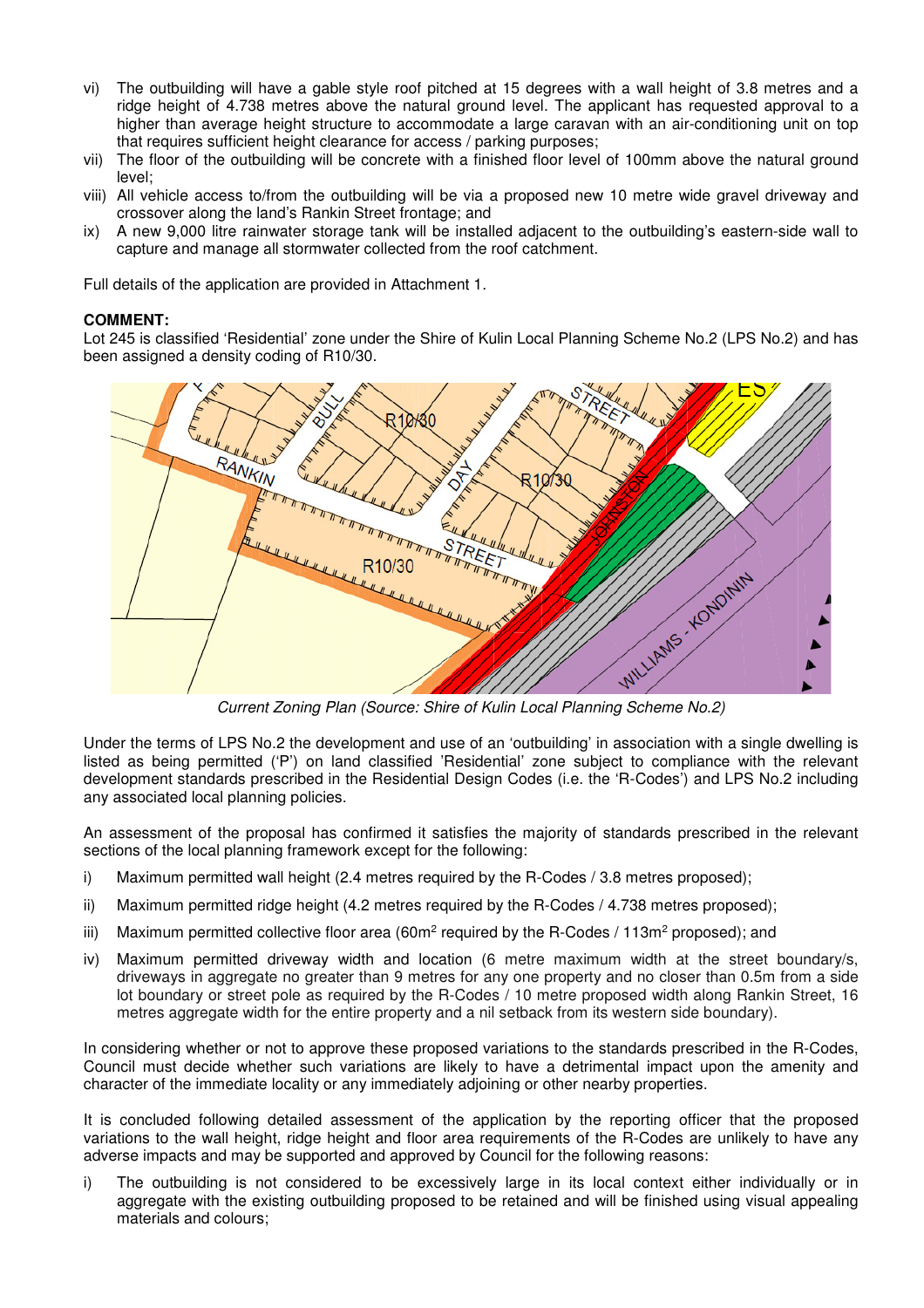- ii) The outbuilding will be located at the rear of the land with sufficient setbacks from existing development on all immediately adjoining and other nearby properties. As such it is expected to have minimal impact on the visual amenity of the local streetscape or any neighbouring properties;
- iii) No written objections to the proposed outbuilding were received during the recent 14 day public advertising process undertaken by the Shire in accordance with the specific requirements of LPS No.2 and the R-Codes.

Notwithstanding the above conclusion, the reporting officer does not support the proposed variations to the maximum permitted driveway width and location requirements of the R-Codes due to the potential streetscape amenity impacts and pedestrian safety concerns with a 10 metre wide driveway built up to the land's western side boundary. A 7.5 metre wide driveway (including crossover to Rankin Street) with a 1.5 metre wide landscaping strip along the land's western side boundary to the front of the new outbuilding to allow for the retention of some existing vegetation including a number of medium size mature trees is considered a more suitable and desirable development outcome that's more consistent with the aims and objectives of the Shire's local planning framework. As such it is recommended that Council condition any development approval granted accordingly.

## **STATUTORY ENVIRONMENT:**

- Planning and Development Act 2005 (as amended)
- Planning and Development (Local Planning Schemes) Regulations 2015
- Shire of Kulin Town Planning Scheme No.2

## **POLICY IMPLICATIONS:**

- State Planning Policy 3.1 *Residential Design Codes*
- Shire of Kulin Local Planning Policy No.1 *Development of Outbuildings in Residential Precincts*

## **COMMUNITY CONSULTATION:**

Undertaken for the minimum required period of fourteen (14) days in accordance with the specific requirements of clause 64(3) of the Deemed Provisions of the Planning and Development (Local Planning Schemes) Regulations 2015 (i.e. correspondence to all owners and occupiers of properties in the vicinity of the proposed development considered likely to be affected and publication of a notice of the proposed development, including plans, on the Shire's website inviting submissions). At the close of public advertising on Monday 12<sup>th</sup> February 2018 the Shire had no received no written submissions in respect of the proposed development.

#### **FINANCIAL IMPLICATIONS:**

Nil

## **STRATEGIC IMPLICATIONS:**

The proposal for Lot 245 is considered to be consistent with the aims and objectives of the Shire's Strategic Community Plan 2013-2023 as it applies to the following:

- Social *Invite and promote the community to take a proactive role in improving the aesthetics of each town site.*
- Environment *Implement best practice stormwater reuse, water catchment, drainage and harvesting.*
- Civic Leadership *Use a range of effective communication tools to engage the community to support transparent and accountable Council decision making.*

#### **RECOMMENDATION:**

That the application for development approval submitted by Mr Steven Pearce to construct a new steel framed, colorbond outbuilding on Lot 245 (No.2) Rankin Street, Kulin be **APPROVED** subject to the following conditions and advice notes:

**Conditions** 

- 1. The proposed development shall be undertaken in a manner consistent with the information and plans submitted in support of the application unless otherwise approved by Council.
- 2. The existing outbuilding along the land's western side boundary shall be removed from the land in its entirety and disposed of off-site to accommodate construction of the proposed new outbuilding the subject of this application. Any rubbish or waste generated shall also be disposed off-site following completion of all demolition / removal works.
- 3. The wall height of the new outbuilding shall not exceed 3.8 metres.
- 4. The ridge height of the new outbuilding shall not exceed 4.738 metres.
- 5. The finished floor level of the new outbuilding shall not exceed 100mm above the natural ground level unless otherwise approved by Council.
- 6. The new outbuilding shall be constructed using new non-reflective materials and comprise a maximum floor area of 77m<sup>2</sup> ;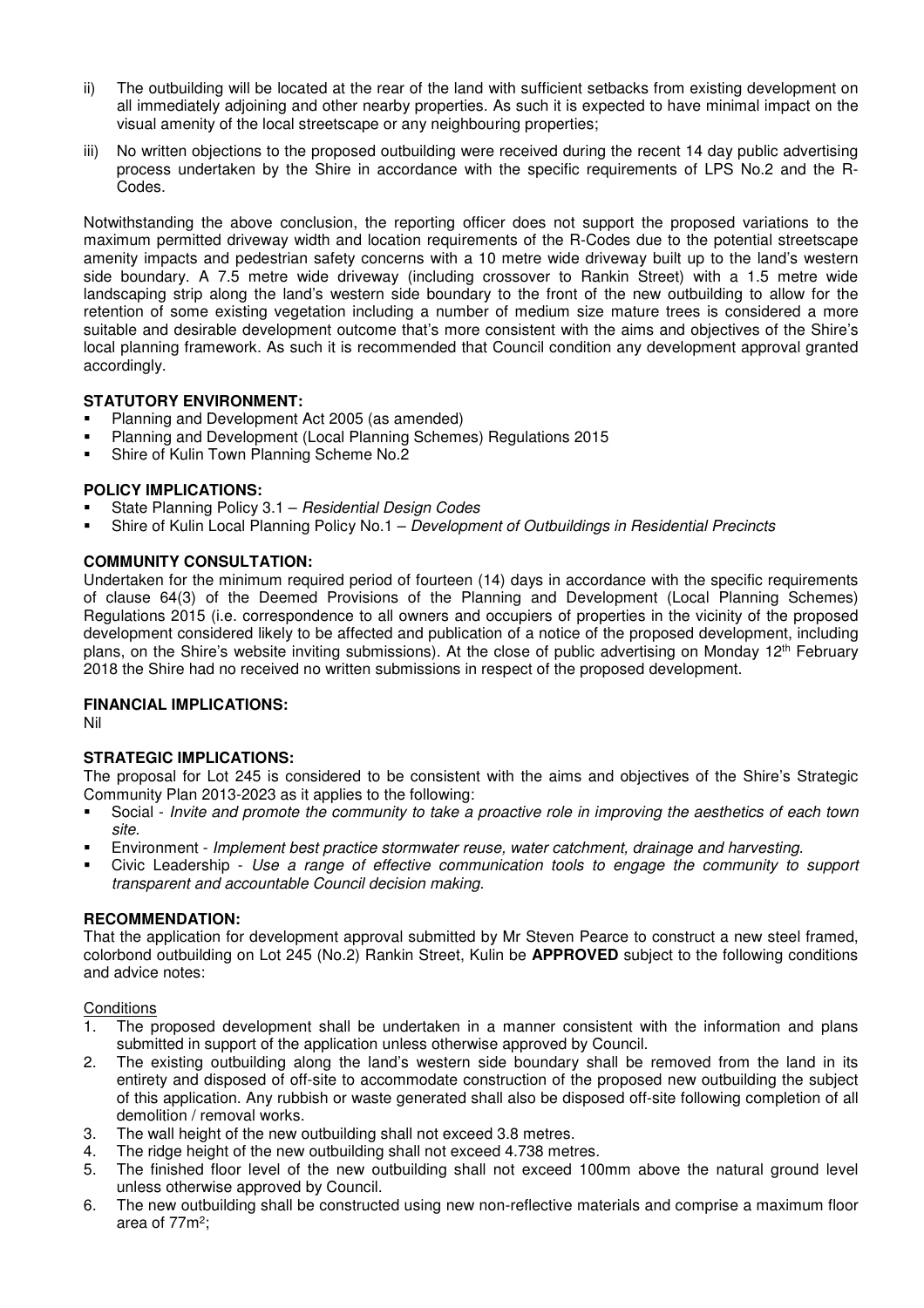- 7. All stormwater generated by the new outbuilding shall be managed and disposed of using a 9,000 litre water tank sited on the land in the location shown on the approved plans.
- 8. A 7.5 metre wide gravel driveway (including crossover to Rankin Street) with a 1.5 metre wide landscaping strip to provide for the retention of a number of existing mature trees shall be constructed along the land's western side boundary in lieu of the 10 metre wide driveway and crossover originally proposed. The landscaping strip shall immediately abut the land's western side boundary for the full length of the new driveway and crossover from Rankin Street to the front of the new outbuilding and be planted with additional vegetation within ninety (90) days of completion of construction of the new outbuilding to the satisfaction of the Shire's Chief Executive Officer.
- 9. The proposed new driveway crossover between Rankin Street and the front property boundary shall be constructed to the specifications and satisfaction of the Shire's Chief Executive Officer with due regard for all existing essential service infrastructure to ensure its protection from damage during construction and future use.
- 10. The new outbuilding shall be used for domestic purposes only (i.e. general storage, a home workshop and the parking of vehicles) unless otherwise approved by Council.

#### Advice Notes

- 1. The development is to be substantially commenced within a period of two (2) years from the date of this approval. If the development is not substantially commenced within this period the approval will lapse and be of no further effect. Where an approval has lapsed, no development shall be carried out without the further approval of the Shire of Kulin having first been sought and obtained.
- 2. This approval is not an authority to ignore any constraint to development on the land which may exist through contract or on title, such as an easement or restrictive covenant. It is the responsibility of the applicant and landowner and not the Shire to investigate any such constraints before commencing development. This approval will not necessarily have regard to any such constraint to development, regardless of whether or not it has been drawn to the Shire's attention.
- 3. This is a development approval of the Shire of Kulin under its Local Planning Scheme No.2. It is not a building permit or an approval to commence or carry out development under any other law. It is the responsibility of the applicant and landowner to obtain any other necessary approvals, consents, permits and licenses required under any other law, and to commence and carry out development in accordance with all relevant laws.
- 4. In accordance with the Building Act 2011 and Building Regulations 2012, suitable demolition and/or building permit applications must be submitted to and approved by the Shire's Building Surveyor prior to the commencement of any demolition, construction or earthworks on the land.
- 5. The proposed new outbuilding is required to comply in all respects with the National Construction Code of Australia. Plans and specifications which reflect these requirements are required to be submitted with the building permit application.
- 6. No construction works shall commence on the land prior to 7am without the Shire's written approval. No construction works are permitted on Sundays or Public Holidays.
- 7. Failure to comply with any of the conditions of this development approval constitutes an offence under the provisions of the *Planning and Development Act 2005* and the Shire of Kulin Local Planning Scheme No.2 and may result in legal action being initiated by the local government.
- 8. If the applicant or owner is aggrieved by this determination there is a right of review by the State Administrative Tribunal in accordance with the *Planning and Development Act 2005* Part 14. An application must be submitted within 28 days of the determination.

#### **VOTING REQUIREMENTS:**

Simple majority required.

## **07/0218**

**Moved Cr Duckworth Seconded Cr McInnes that the application for development approval submitted by Mr Steven Pearce to construct a new steel framed, colorbond outbuilding on Lot 245 (No.2) Rankin Street, Kulin be APPROVED subject to the following conditions and advice notes:** 

#### **Conditions**

**1. The proposed development shall be undertaken in a manner consistent with the information and plans submitted in support of the application unless otherwise approved by Council.**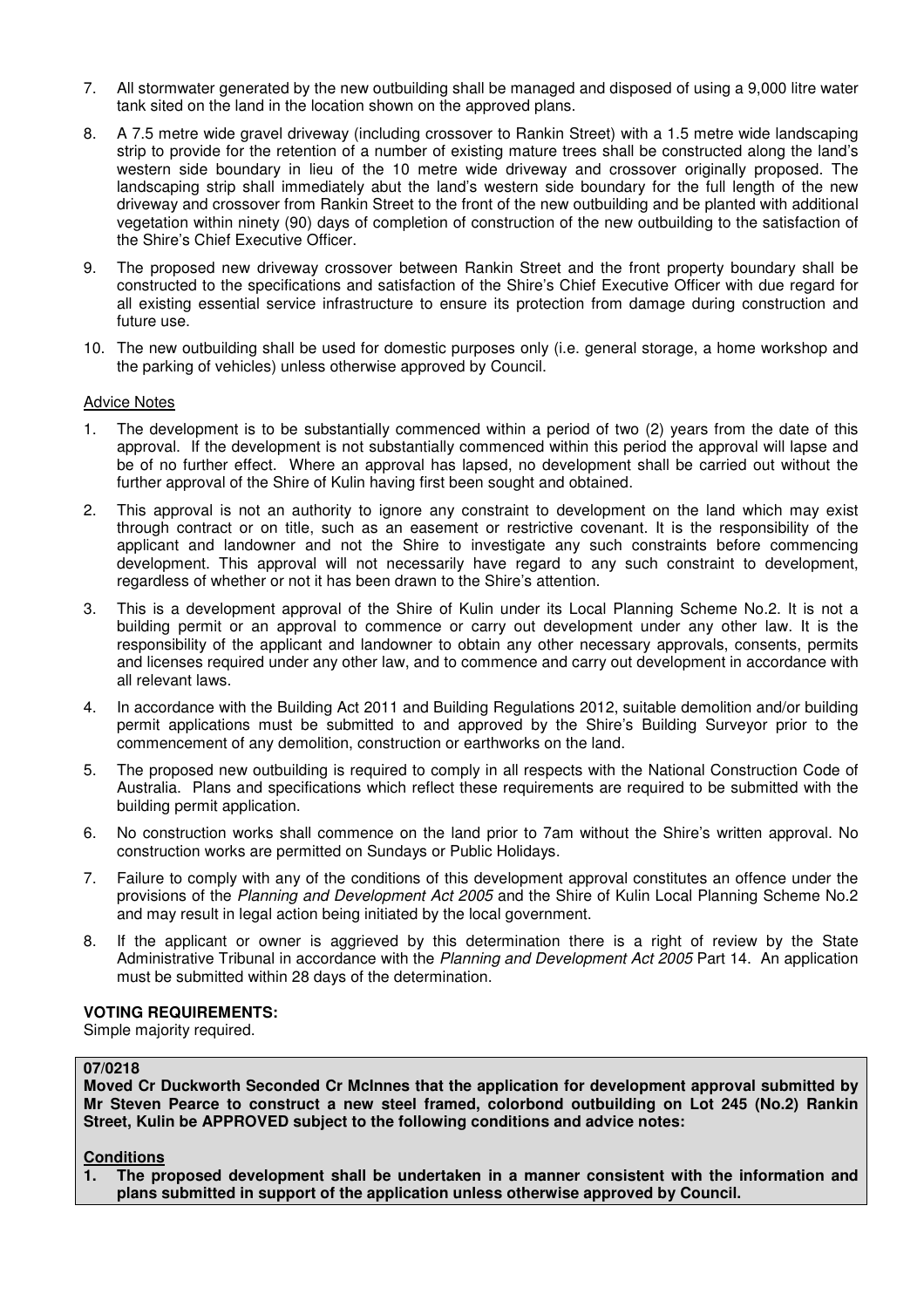- **2. The existing outbuilding along the land's western side boundary shall be removed from the land in its entirety and disposed of off-site to accommodate construction of the proposed new outbuilding the subject of this application. Any rubbish or waste generated shall also be disposed off-site following completion of all demolition / removal works.**
- **3. The wall height of the new outbuilding shall not exceed 3.8 metres.**
- **4. The ridge height of the new outbuilding shall not exceed 4.738 metres.**
- **5. The finished floor level of the new outbuilding shall not exceed 100mm above the natural ground level unless otherwise approved by Council.**
- **6. The new outbuilding shall be constructed using new non-reflective materials and comprise a maximum floor area of 77m<sup>2</sup> ;**
- **7. All stormwater generated by the new outbuilding shall be managed and disposed of using a 9,000 litre water tank sited on the land in the location shown on the approved plans or piped to the street.**
- **8. A 7.5 metre wide gravel driveway (including crossover to Rankin Street) shall be constructed along the land's western side boundary in lieu of the 10 metre wide driveway and crossover originally proposed. The landscaping strip shall immediately abut the land's western side boundary for the full length of the new driveway and crossover from Rankin Street to the front of the new outbuilding and be planted with additional vegetation within ninety (90) days of completion of construction of the new outbuilding to the satisfaction of the Shire's Chief Executive Officer.**
- **9. The proposed new driveway crossover between Rankin Street and the front property boundary shall be constructed to the specifications and satisfaction of the Shire's Chief Executive Officer with due regard for all existing essential service infrastructure to ensure its protection from damage during construction and future use.**
- **10. The new outbuilding shall be used for domestic purposes only (i.e. general storage, a home workshop and the parking of vehicles) unless otherwise approved by Council.**
- **Advice Notes**
- **1. The development is to be substantially commenced within a period of two (2) years from the date of this approval. If the development is not substantially commenced within this period the approval will lapse and be of no further effect. Where an approval has lapsed, no development shall be carried out without the further approval of the Shire of Kulin having first been sought and obtained.**
- **2. This approval is not an authority to ignore any constraint to development on the land which may exist through contract or on title, such as an easement or restrictive covenant. It is the responsibility of the applicant and landowner and not the Shire to investigate any such constraints before commencing development. This approval will not necessarily have regard to any such constraint to development, regardless of whether or not it has been drawn to the Shire's attention.**
- **3. This is a development approval of the Shire of Kulin under its Local Planning Scheme No.2. It is not a building permit or an approval to commence or carry out development under any other law. It is the responsibility of the applicant and landowner to obtain any other necessary approvals, consents, permits and licenses required under any other law, and to commence and carry out development in accordance with all relevant laws.**
- **4. In accordance with the Building Act 2011 and Building Regulations 2012, suitable demolition and/or building permit applications must be submitted to and approved by the Shire's Building Surveyor prior to the commencement of any demolition, construction or earthworks on the land.**
- **5. The proposed new outbuilding is required to comply in all respects with the National Construction Code of Australia. Plans and specifications which reflect these requirements are required to be submitted with the building permit application.**
- **6. No construction works shall commence on the land prior to 7am without the Shire's written approval. No construction works are permitted on Sundays or Public Holidays.**
- **7. Failure to comply with any of the conditions of this development approval constitutes an offence under the provisions of the** *Planning and Development Act 2005* **and the Shire of Kulin Local Planning Scheme No.2 and may result in legal action being initiated by the local government.**
- **8. If the applicant or owner is aggrieved by this determination there is a right of review by the State Administrative Tribunal in accordance with the** *Planning and Development Act 2005* **Part 14. An application must be submitted within 28 days of the determination.**

 **Carried 9/0** 

**NOTE: Council changed the recommendation at Condition 7 to allow applicant to pipe run-off to the road as an additional alternative and Condition 8 removing the requirement to maintain a 1.5m landscaping strip alongside the boundary as the trees had been removed and replanted elsewhere.**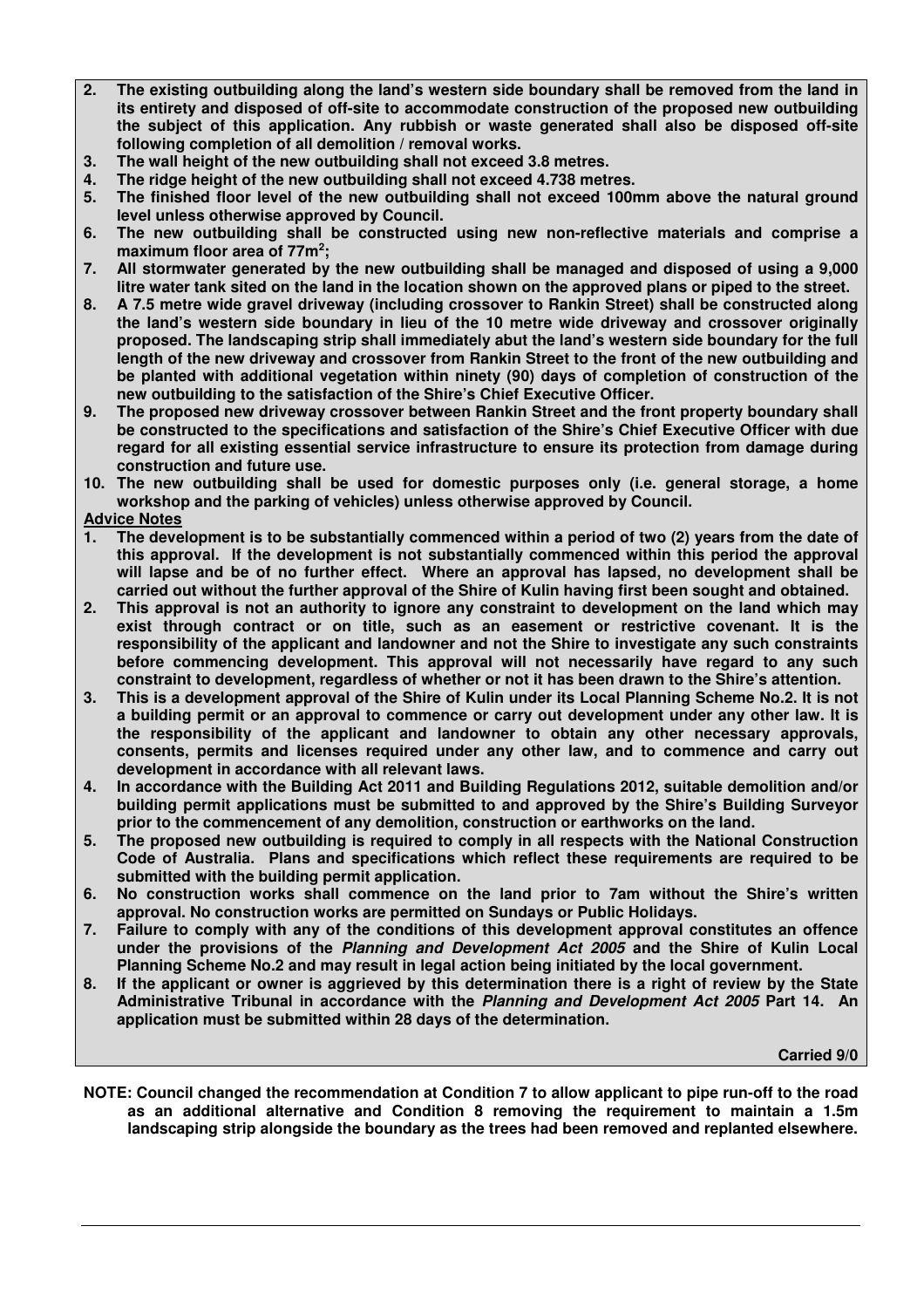# **6.5 Development Application – Proposed Outbuilding (Domestic Storage Shed) on Lot 25 (No.17) McInnes Street, Kulin**

| <b>RESPONSIBLE OFFICER:</b>        | CEO                                                                        |
|------------------------------------|----------------------------------------------------------------------------|
| <b>FILE REFERENCE:</b>             | 07.02 Development Applications                                             |
| <b>AUTHOR:</b>                     | CEO – reference to Mr Joe Douglas - Consultant Town Planner (Exurban Rural |
|                                    | & Regional Planning)                                                       |
| <b>STRATEGIC REFERENCE/S: Nil</b>  |                                                                            |
| <b>DISCLOSURE OF INTEREST: Nil</b> |                                                                            |

#### **SUMMARY:**

This report recommends that a development application submitted by Shire of Kulin to construct a new oversize steel framed, colorbond outbuilding on Lot 25 (No.17) McInnes Street, Kulin be approved subject to conditions.

#### **BACKGROUND:**

The applicant is seeking Council's development approval to construct a new 100m<sup>2</sup> steel framed, colorbond outbuilding (i.e. domestic storage shed) at the rear of Lot 25 Bull street and (No.17) McInnes Street, Kulin – a combined lot.

Lot 25 is located opposite the school ovals in the Kulin townsite in a well-established residential area. The subject land comprises a total area of approximately 1,800m<sup>2</sup> and has direct frontage and access to McInnes Street along its northern boundary and Bull Street along its western boundary.

Lot 25 has historically been developed and used for low density residential purposes and contains an older style single storey dwelling in good condition and two (2) outbuildings, all of which is accessed via McInnes Street on a six (6) metre wide driveway. A kerb crossover exists for access off the Bull Street frontage.



*Location & Lot Configuration Plan (Source: Landgate)* 

Immediately adjoining land uses include:

- Low density residential development single houses dwellings to the west and south west;
- Crown Reserve School on the opposite side of McInnes Street to the north is currently used as ovals.
- All immediate joining land to the lot is presently owned by the Shire; therefore the advertising process to seek neighbours comment was not seen as relevant.

Under the terms of the information and plans submitted in support of the application the following is proposed:

- x) Construction of a new 10 metre long and 10 metre wide steel framed colorbond outbuilding at the rear of the property adjacent to its south western boundary;
- xi) The outbuilding will have a setback ranging from 4.5 metres from the land's northern side boundary (Lot 19 McInnes), 1 metre from the land's south western side boundary, 25 metres approx. from the land's Bull Street frontage;
- xii) The outbuilding will have a total floor area of 100m<sup>2</sup> and be used for domestic purposes only (i.e. general storage including the parking of vehicles);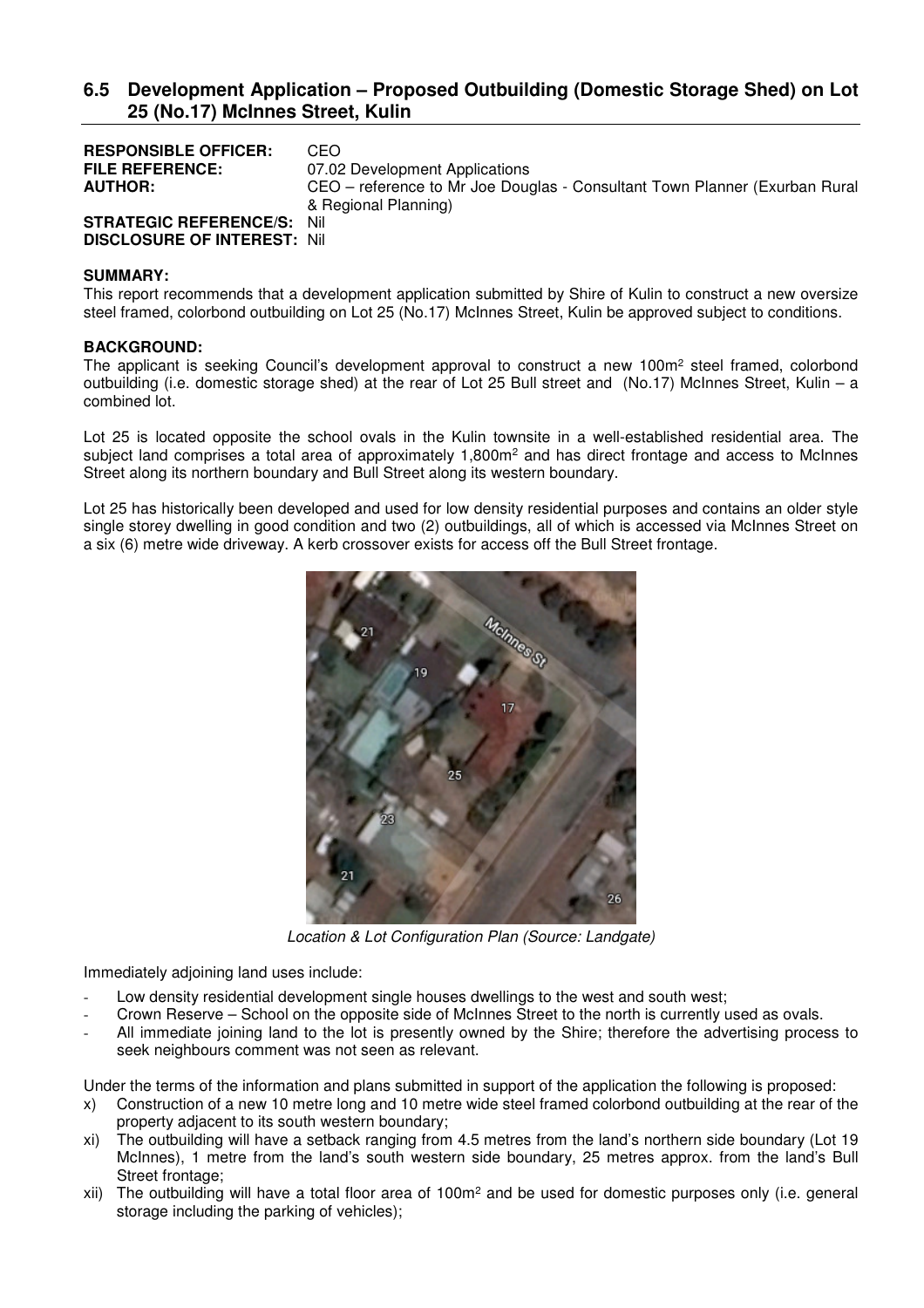- xiii) The outbuilding will be clad with 'Green' coloured steel walls, doors and roofing with complementary coloured trim;
- xiv) The outbuilding will have a gable style roof pitched at 15 degrees with a wall height of 2.4 metres and a ridge height of 3.4 metres above the natural ground level;
- xv) The floor of the outbuilding will be concrete with a finished floor level of 100mm above the natural ground level;
- xvi) All vehicle access to/from the outbuilding will be via the gravel driveway and crossover to Bull Street frontage; and
- xvii) A new 2,000 litre rainwater storage tank will be installed adjacent to the outbuilding's northern-side wall to capture and manage all stormwater collected from the roof catchment. Water from the southern side wall will be piped to the street drainage.

Full details of the application are provided as an attachment.

#### **COMMENT:**

Lot 25 is classified 'Residential' zone under the Shire of Kulin Local Planning Scheme No.2 (LPS No.2) and has been assigned a density coding of R10/30.



*Current Zoning Plan (Source: Shire of Kulin Local Planning Scheme No.2)* 

Under the terms of LPS No.2 the development and use of an 'outbuilding' in association with a single dwelling is listed as being permitted ('P') on land classified 'Residential' zone subject to compliance with the relevant development standards prescribed in the Residential Design Codes (i.e. the 'R-Codes') and LPS No.2 including any associated local planning policies.

An assessment of the proposal has confirmed it satisfies the majority of standards prescribed in the relevant sections of the local planning framework except for the following:

- v) Maximum permitted wall height (2.4 metres required by the R-Codes) complies;
- vi) Maximum permitted ridge height (4.2 metres required by the R-Codes) complies;
- vii) Maximum permitted collective floor area (60m<sup>2</sup> required by the R-Codes / 100m<sup>2</sup> proposed) does not comply; and
- viii) Maximum permitted driveway width and location (4 metre) at Bull Street complies.

In considering whether or not to approve these proposed variation to the standards prescribed in the R-Codes, Council must decide whether such variations are likely to have a detrimental impact upon the amenity and character of the immediate locality or any immediately adjoining or other nearby properties.

It is concluded following detailed assessment of the application by the reporting officer that the proposed variations to floor area requirements of the R-Codes are unlikely to have any adverse impacts and may be supported and approved by Council for the following reasons:

- iv) The outbuilding is not considered to be excessively large in its local context either individually or in aggregate and will be finished using visual appealing materials and colours;
- v) The outbuilding will be located at the rear of the land with sufficient setbacks from existing development on all immediately adjoining and other nearby properties. As such it is expected to have minimal impact on the visual amenity of the local streetscape or any neighbouring properties;
- vi) As the Shire owns all neighboring property, advertising the oversize application was not considered needed.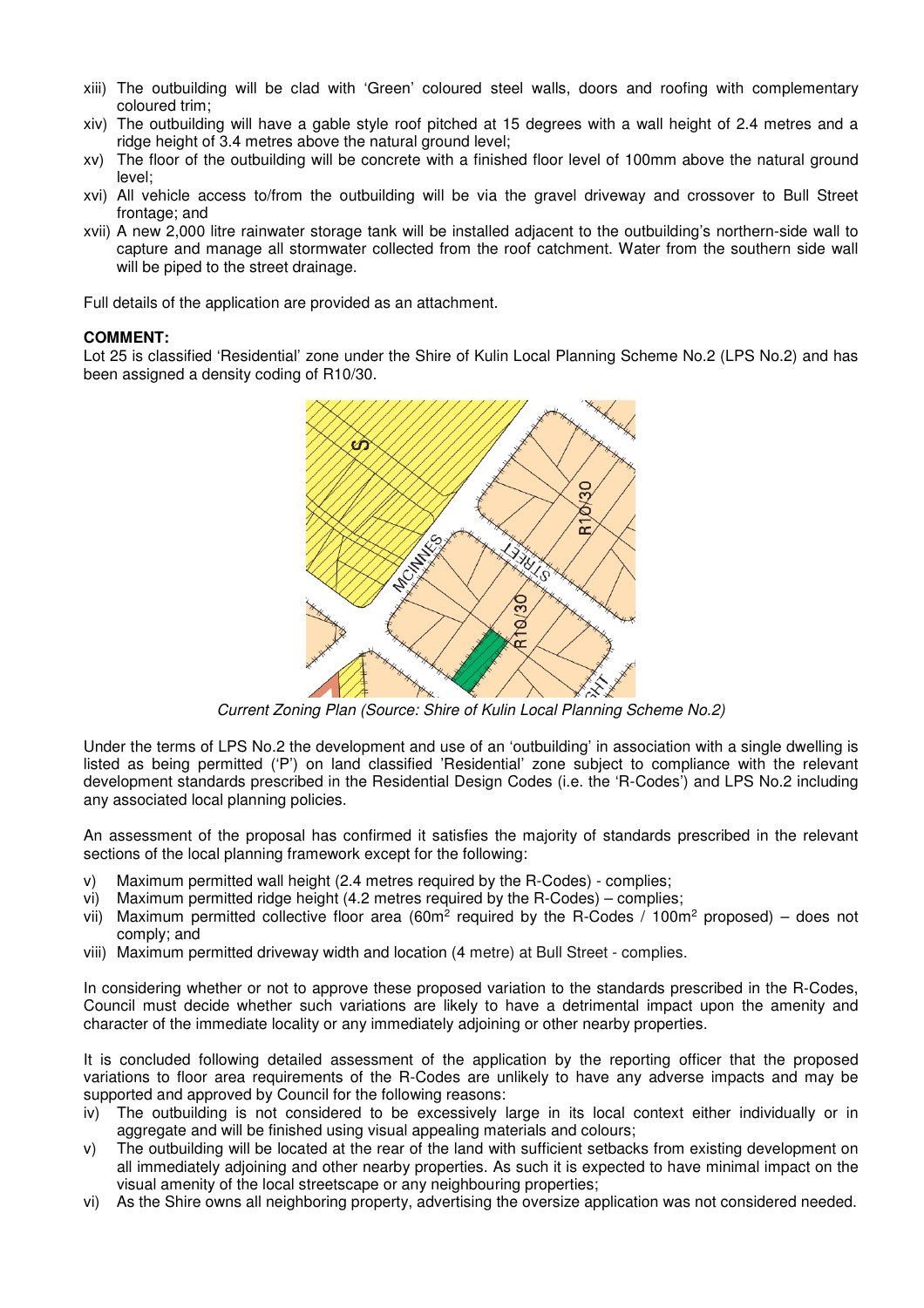## **STATUTORY ENVIRONMENT:**

- Planning and Development Act 2005 (as amended)
- Planning and Development (Local Planning Schemes) Regulations 2015
- Shire of Kulin Town Planning Scheme No.2

## **POLICY IMPLICATIONS:**

- State Planning Policy 3.1 *Residential Design Codes*
- Shire of Kulin Local Planning Policy No.1 *Development of Outbuildings in Residential Precincts*

## **COMMUNITY CONSULTATION:**

Determined as minimal impact and not required due to land ownership.

## **FINANCIAL IMPLICATIONS:**

Nil

#### **STRATEGIC IMPLICATIONS:**

The proposal for Lot 25 is considered to be consistent with the aims and objectives of the Shire's Strategic Community Plan 2013-2023 as it applies to the following:

- Social *Invite and promote the community to take a proactive role in improving the aesthetics of each town site.*
- Environment *Implement best practice stormwater reuse, water catchment, drainage and harvesting.*
- Civic Leadership *Use a range of effective communication tools to engage the community to support transparent and accountable Council decision making.*

#### **RECOMMENDATION:**

That the application for development approval submitted by Shire of Kulin to construct a new steel framed, colorbond outbuilding on Lot 25 (No.17) McInnes Street, Kulin be **APPROVED** subject to the following conditions and advice notes:

#### **Conditions**

- 1. The proposed development shall be undertaken in a manner consistent with the information and plans submitted in support of the application unless otherwise approved by Council.
- 2. The finished floor level of the new outbuilding shall not exceed 100mm above the natural ground level unless otherwise approved by Council.
- 3. The new outbuilding shall be constructed using new non-reflective materials and comprise a maximum floor area of 100m<sup>2</sup> ;
- 4. All stormwater generated by the new outbuilding shall be managed and disposed of using a water tank or be piped to the street;
- 5. The new outbuilding shall be used for domestic purposes only (i.e. general storage, a home workshop and the parking of vehicles) unless otherwise approved by Council.

#### Advice Notes

- 1. The development is to be substantially commenced within a period of two (2) years from the date of this approval. If the development is not substantially commenced within this period the approval will lapse and be of no further effect. Where an approval has lapsed, no development shall be carried out without the further approval of the Shire of Kulin having first been sought and obtained.
- 2. This approval is not an authority to ignore any constraint to development on the land which may exist through contract or on title, such as an easement or restrictive covenant. It is the responsibility of the applicant and landowner and not the Shire to investigate any such constraints before commencing development. This approval will not necessarily have regard to any such constraint to development, regardless of whether or not it has been drawn to the Shire's attention.
- 3. This is a development approval of the Shire of Kulin under its Local Planning Scheme No.2. It is not a building permit or an approval to commence or carry out development under any other law. It is the responsibility of the applicant and landowner to obtain any other necessary approvals, consents, permits and licenses required under any other law, and to commence and carry out development in accordance with all relevant laws.
- 4. In accordance with the Building Act 2011 and Building Regulations 2012, suitable demolition and/or building permit applications must be submitted to and approved by the Shire's Building Surveyor prior to the commencement of any demolition, construction or earthworks on the land.
- 5. The proposed new outbuilding is required to comply in all respects with the National Construction Code of Australia. Plans and specifications which reflect these requirements are required to be submitted with the building permit application.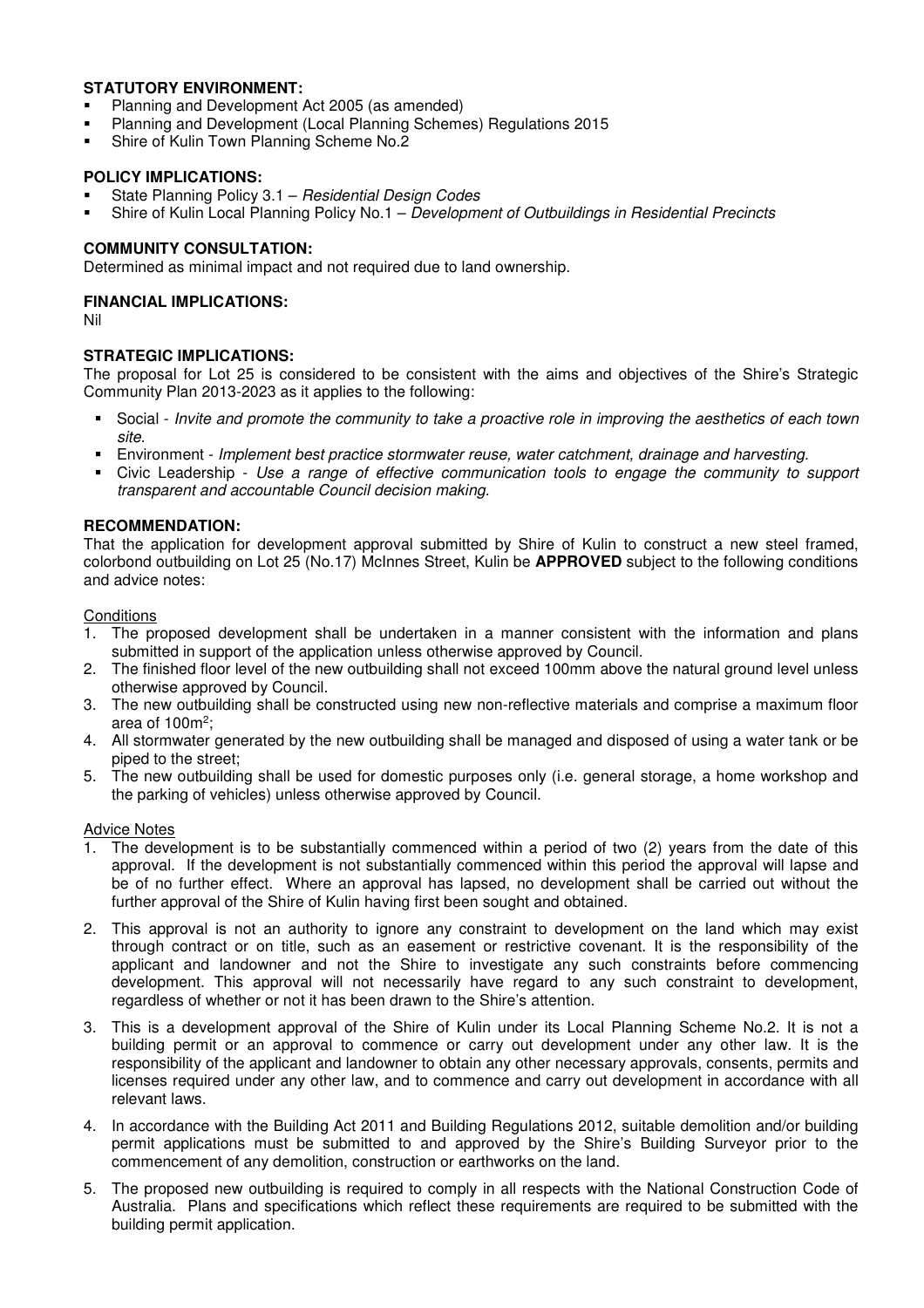- 6. No construction works shall commence on the land prior to 7am without the Shire's written approval. No construction works are permitted on Sundays or Public Holidays.
- 7. Failure to comply with any of the conditions of this development approval constitutes an offence under the provisions of the *Planning and Development Act 2005* and the Shire of Kulin Local Planning Scheme No.2 and may result in legal action being initiated by the local government.
- 8. If the applicant or owner is aggrieved by this determination there is a right of review by the State Administrative Tribunal in accordance with the *Planning and Development Act 2005* Part 14. An application must be submitted within 28 days of the determination.

#### **VOTING REQUIREMENTS:**

Simple majority required.

#### **08/0218**

**Moved Cr Duckworth Seconded Cr Varone that the application for development approval submitted by Shire of Kulin to construct a new steel framed, colorbond outbuilding on Lot 25 (No.17) McInnes Street, Kulin be approved subject to the following conditions and advice notes:** 

### **Conditions**

- **1. The proposed development shall be undertaken in a manner consistent with the information and plans submitted in support of the application unless otherwise approved by Council.**
- **2. The finished floor level of the new outbuilding shall not exceed 100mm above the natural ground level unless otherwise approved by Council.**
- **3. The new outbuilding shall be constructed using new non-reflective materials and comprise a maximum floor area of 100m<sup>2</sup> ;**
- **4. All stormwater generated by the new outbuilding shall be managed and disposed of using a water tank or be piped to the street;**
- **5. The new outbuilding shall be used for domestic purposes only (i.e. general storage, a home workshop and the parking of vehicles) unless otherwise approved by Council.**

#### **Advice Notes**

- **1. The development is to be substantially commenced within a period of two (2) years from the date of this approval. If the development is not substantially commenced within this period the approval will lapse and be of no further effect. Where an approval has lapsed, no development shall be carried out without the further approval of the Shire of Kulin having first been sought and obtained.**
- **2. This approval is not an authority to ignore any constraint to development on the land which may exist through contract or on title, such as an easement or restrictive covenant. It is the responsibility of the applicant and landowner and not the Shire to investigate any such constraints before commencing development. This approval will not necessarily have regard to any such constraint to development, regardless of whether or not it has been drawn to the Shire's attention.**
- **3. This is a development approval of the Shire of Kulin under its Local Planning Scheme No.2. It is not a building permit or an approval to commence or carry out development under any other law. It is the responsibility of the applicant and landowner to obtain any other necessary approvals, consents, permits and licenses required under any other law, and to commence and carry out development in accordance with all relevant laws.**
- **4. In accordance with the Building Act 2011 and Building Regulations 2012, suitable demolition and/or building permit applications must be submitted to and approved by the Shire's Building Surveyor prior to the commencement of any demolition, construction or earthworks on the land.**
- **5. The proposed new outbuilding is required to comply in all respects with the National Construction Code of Australia. Plans and specifications which reflect these requirements are required to be submitted with the building permit application.**
- **6. No construction works shall commence on the land prior to 7am without the Shire's written approval. No construction works are permitted on Sundays or Public Holidays.**
- **7. Failure to comply with any of the conditions of this development approval constitutes an offence under the provisions of the** *Planning and Development Act 2005* **and the Shire of Kulin Local Planning Scheme No.2 and may result in legal action being initiated by the local government.**
- **8. If the applicant or owner is aggrieved by this determination there is a right of review by the State Administrative Tribunal in accordance with the** *Planning and Development Act 2005* **Part 14. An application must be submitted within 28 days of the determination.**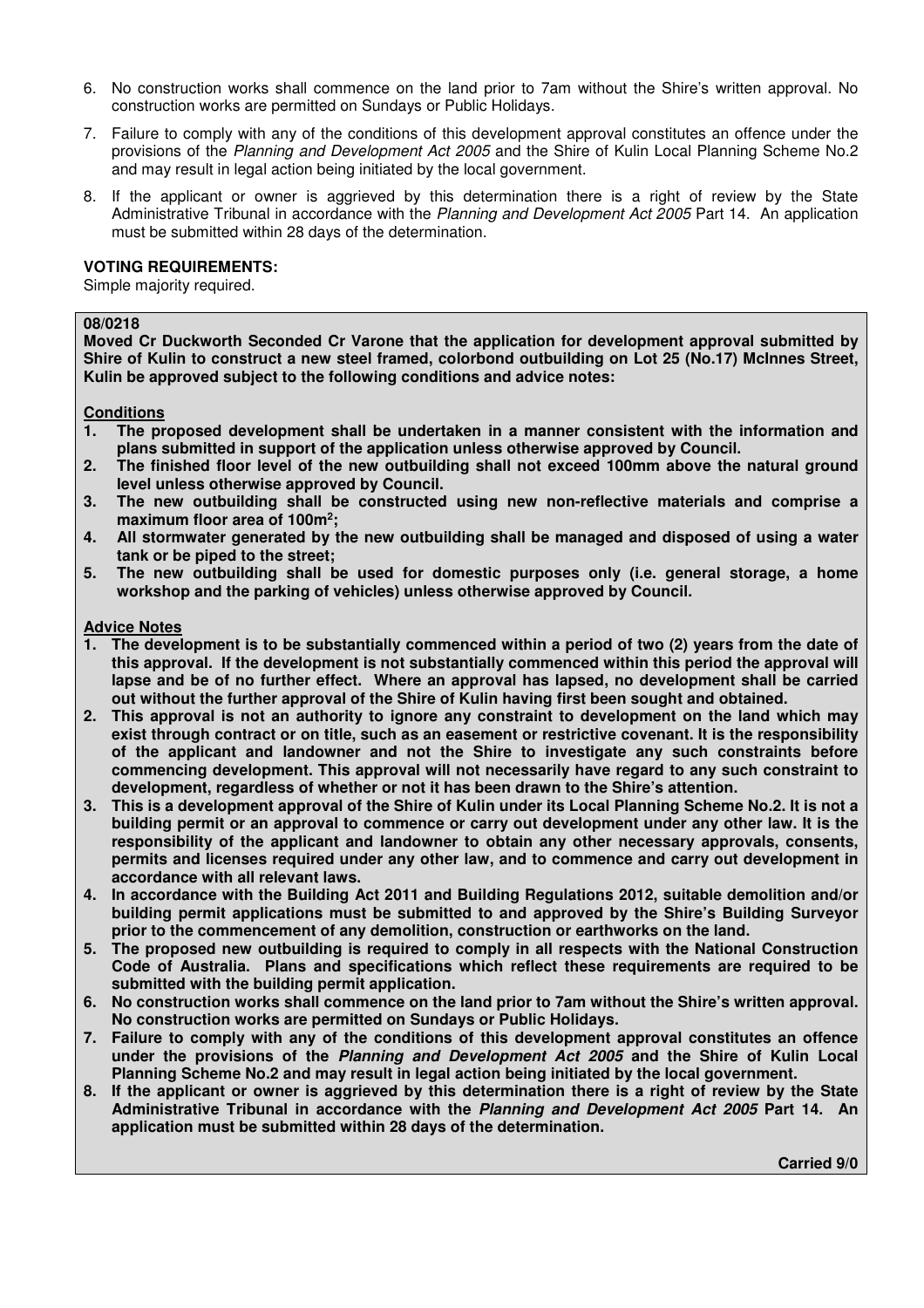# **6.6 First Home Super Savers Scheme – Change of Superannuation Contribution Type**

| <b>NAME OF APPLICANT:</b>      | Shire of Kulin       |
|--------------------------------|----------------------|
| <b>FILE REFERENCE:</b>         | 22.12 Superannuation |
| <b>STRATEGIC REFERENCE/S:</b>  | Nil                  |
| <b>AUTHOR:</b>                 | <b>DCEO</b>          |
| <b>DISCLOSURE OF INTEREST:</b> | Nil                  |

## **SUMMARY:**

In recent council discussions regarding housing it is apparent that encouraging staff to own their own home is a priority of Council. The federal government has acknowledged that housing affordability is an issue nationwide and have passed a bill to establish the First Home Super Savers Scheme. Under the scheme employees who contribute savings to superannuation are able to later withdraw them to use towards a house deposit. To encourage Council employees to use the scheme to its full extent we can allow the contribution of Council matched superannuation to be included in the deposit savings.

#### **BACKGROUND:**

#### **First Home Super Saver Scheme**

The First Home Super Saver Scheme (FHSSS) was introduced by the Australian Government in the Federal Budget 2017-2018 to reduce pressure on housing affordability. The FHSSS allows First Home Buyers (FHB) to save money for a first home inside their super fund. This will help first home buyers save faster with concessional tax treatment within super.

#### **About the scheme**

From 1 July 2017 FHB can make voluntary concessional (before-tax) and non-concessional (after-tax) contributions into their super fund to save for their first home. From 1 July 2018 they can then apply to release their contributions, along with associated earnings, to help them purchase their first home. The FHB must be 18 years or over to apply for the release of these amounts.

To qualify a person must:

- have not previously owned property in Australia (or the Commissioner of Taxation has determined you have suffered a financial hardship as specified by regulations)
- have not previously released FHSS funds
- either live or intend to live in the premises you are buying as soon as practicable
- intend to live in the property for at least six months of the first 12 months you own it, after it is practical to move in.

#### **Contributions**

A FHB can contribute up to \$15,000 in one year and up to a maximum of \$30,000 in total from the 1st July 2017. The concessional contributions cap still applies and an individual cannot contribute more than \$25,000 at the concessional tax rate. Individuals are still entitled to make non-concessional contributions but these are made after tax or where a tax deduction has not been claimed.

When a FHB makes a personal superannuation contribution to their fund it is taxed at the concessional rate (concessional contributions cap is \$25k) of 15%. When the funds have been approved for release the total savings plus the deemed investment earnings will be released to the FHB. The ATO will withhold from the savings tax at the individual's marginal rate less a 30% tax offset.

In the table on the left (over the page) an individual, with a marginal tax rate of 35%, contributes \$1,000 to their super fund using the FHSS Scheme. In the table on the right an individual deposits \$1,000 of salary in to a bank to save for a deposit the conventional way.

\*\*(Current ATO deemed investment rate 4.7%, 90 day bank bill + 3%)

| <b>FHSSS</b>                     | <b>Conventional Savings</b> |                                |          |
|----------------------------------|-----------------------------|--------------------------------|----------|
| Contribution to super fund       | 1,000.00                    | Earns salary                   | 1,000.00 |
| Taxed at 15% (concessional rate) | (150.00)                    | Taxed at 35%                   | (350.00) |
| Total contribution to super fund | 850.00                      | Total contribution             | 650.00   |
| Earnings on contribution (4.7%)  | 40.55                       | Earnings on contribution 2.2%  | 14.30    |
| Total available for withdrawal   | 890.55                      | Total available for withdrawal | 664.30   |
|                                  |                             |                                |          |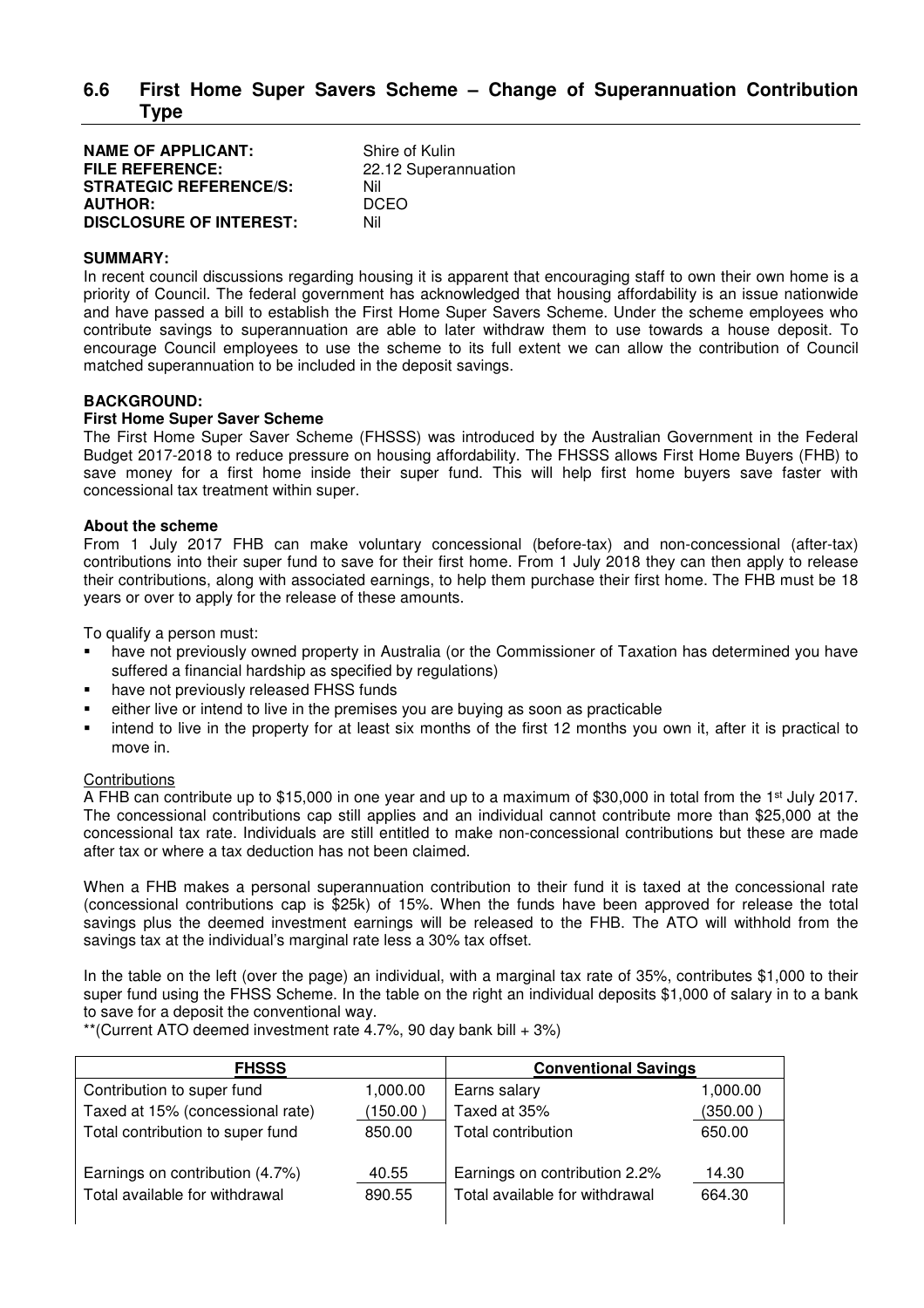| Less tax on withdrawal from fund 35% | (311.69 ) | Tax on Investment Earnings 35% | (5.01) |
|--------------------------------------|-----------|--------------------------------|--------|
| Add back tax offset 30%              | 267.16    |                                |        |
| Total savings remaining              | 846.02    | Total Deposit remaining        | 659.30 |

As you can see a FHB is \$186.72 better off investing through the FHSSS than a conventional bank deposit.

## **Applying to release the savings**

When the FHB is ready, they will need to apply to the Commissioner of Taxation for a FHSS determination and a release of their funds. Funds will be eligible for withdrawal from 1 July 2018. The Commissioner of Taxation will issue a release authority to the superannuation fund and the fund will then send the requested release amounts to the ATO. The ATO will then with withhold the appropriate amount of tax and send the balance to the FHB.

#### **Shire Contributions**

The Shire's superannuation policy allows for the compulsory superannuation guarantee of 9.5% as well as salary sacrificed contributions. Salary sacrificed contributions made by an employee are matched by Council up to a limit based on an employee's tenure. An excerpt from the policy manual shows the limits:

#### *"Additional Contributions*

*As an added incentive for employees, the Shire of Kulin will also make additional payments to superannuation for employees on the basis of length of service.* 

- *0 to 1 year service No additional contribution.*
- *1 to 5 years of service Shire will pay an additional 5 percent.*
- *After 5 years of service Shire will match up to 9.5 percent.*

*The maximum percentage payable by the Shire will be 19% per annum."* 

#### **Employee vs Employer Contributions**

The FHSS Scheme allows for First Home Buyers to cash out any employee contributions made to their superannuation fund after 1 July 2017. When an employee contributes superannuation via a salary sacrifice deduction it is classified as an employee contribution. When Council make the matching contribution to the employee's superannuation fun it is classed as an employer's contribution. The Council contribution therefore cannot be withdrawn as part of the FHSS Scheme.

It is proposed that Council allow for the change of the contribution type from an 'Employer Contribution' to an 'Employee Contribution' to allow an employee who is a First Home Buyer to withdraw both the personal (salary sacrificed) contribution and the matched Council contribution in accordance with the rules of the scheme.

*Council's superannuation fund, WA Super, have indicated that it is likely that Council matched superannuation contributions will be considered an employee contribution however this will not be decided upon until their next board meeting.* 

#### **CONSULTATION:**

Australian Tax Office

## **STATUTORY IMPLICATIONS:**

Nil

#### **FINANCIAL IMPLICATIONS:**

Nil. Council are already obliged by policy to make these contributions and allowance for such expenditure is allowed for in the budget.

#### **POLICY IMPLICATIONS:**

Nil

#### **COMMUNITY CONSULTATION:**

Nil

## **WORKFORCE IMPLICATIONS:**

Nil

#### **OFFICER'S RECOMMENDATION:**

That Council resolve to change the contribution type of the Council matched superannuation contribution from an employer contribution to an employee contribution to allow for first home buyers to fully utilise the First Home Super Saver Scheme.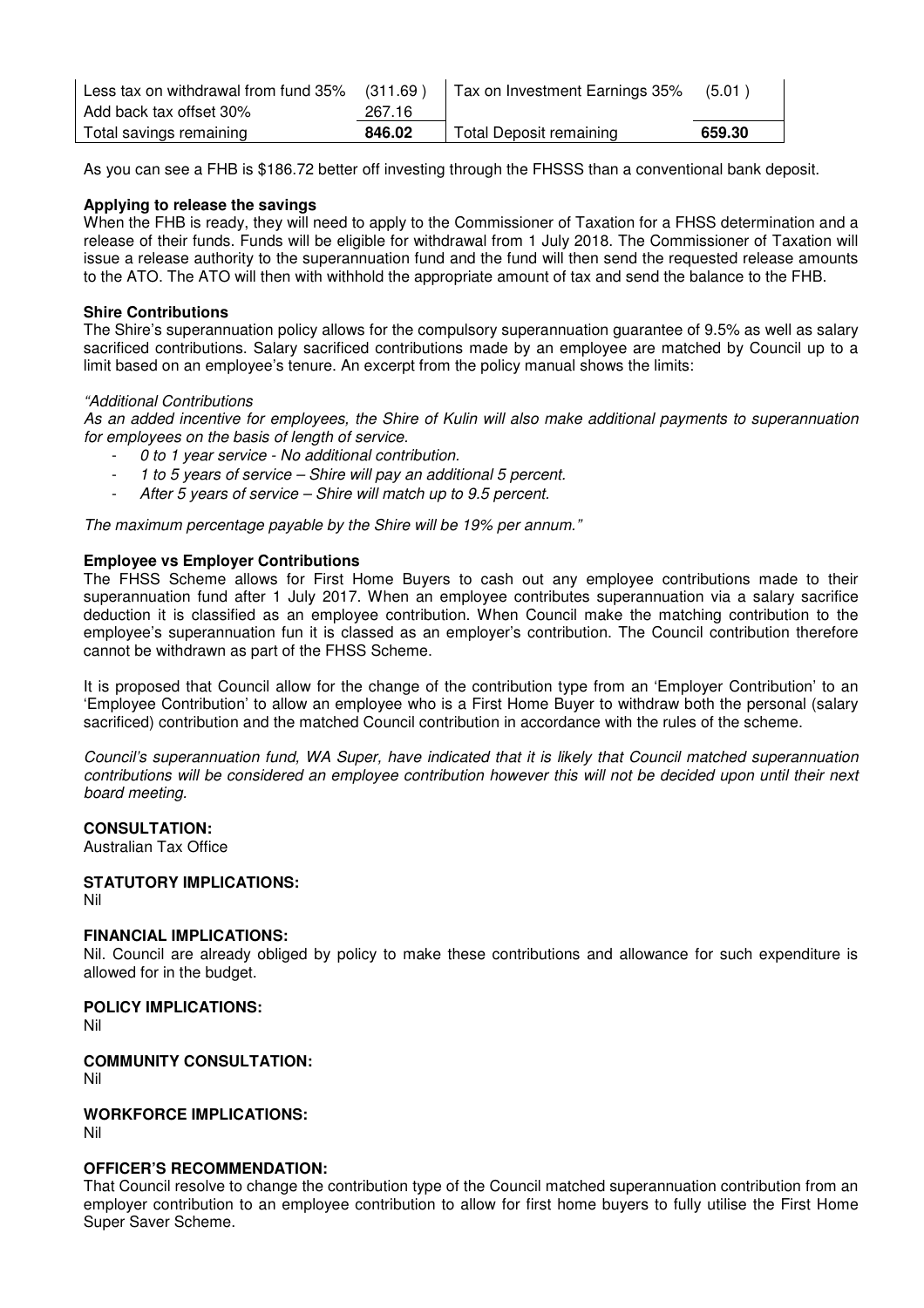## **VOTING REQUIREMENTS:**

Simple majority required.

#### **09/0218**

**Moved Cr Robins Cr Taylor that Council resolve to change the contribution type of the Council matched superannuation contribution from an employer contribution to an employee contribution to allow for first home buyers to fully utilise the First Home Super Saver Scheme.** 

 **Carried 9/0** 

## **6.7 Sundry Debtor Write-off**

| <b>NAME OF APPLICANT:</b>      | Shire of Kulin |
|--------------------------------|----------------|
| <b>FILE REFERENCE:</b>         | 12.03 Audit    |
| <b>STRATEGIC REFERENCE/S:</b>  | Nil            |
| <b>AUTHOR:</b>                 | <b>DCEO</b>    |
| <b>DISCLOSURE OF INTEREST:</b> | Nil            |

#### **SUMMARY:**

We have a number of aged debtors for which we have determined their debts unrecoverable. A table is presented showing total debts of \$2,642.98.

#### **BACKGROUND:**

Section 6.12(1)(c) of the Local Government Act 1995 gives Council the power to write off any amount of money owing to the Shire.

"Power to defer, grant discounts, waive or write off debts

- (1) Subject to subsection (2) and any other written law, a local government may
	- (a) when adopting the annual budget, grant\* a discount or other incentive for the early payment of any amount of money; or
	- (b) waive or grant concessions in relation to any amount of money; or
- (c) write off any amount of money, which is owed to the local government.

\* Absolute majority required.

- (2) Subsection (1)(a) and (b) do not apply to an amount of money owing in respect of rates and service charges.
- (3) The grant of a concession under subsection (1)(b) may be subject to any conditions determined by the local government.
- (4) Regulations may prescribe circumstances in which a local government is not to exercise a power under subsection (1) or regulate the exercise of that power."

The Shire of Kulin Delegation of Authority Register June 2017, provide the CEO authority to write off individual sundry debts up to \$100, all sundry debts in excess of \$100 are to be written off by Council resolution. In this instance we have chosen to present all debts that we believe should be written off to Council

| Debtor Code  | Value of Debt | Comment                                                                                                                                                                                                        |
|--------------|---------------|----------------------------------------------------------------------------------------------------------------------------------------------------------------------------------------------------------------|
| DC155        | \$352.50      | Office Rent July 2013, have sent numerous statements and received no<br>contact.                                                                                                                               |
| <b>DD119</b> | \$1,165.78    | Warranty job, invoiced for labour and parts however only parts were<br>recoverable. This remaining portion relates to labour and needs to be<br>written off.                                                   |
| <b>DH81</b>  | \$500.00      | Employee was charged for damage to unit in excess of what was<br>recoverable from their bond. Have been unable to make contact and the<br>debt is over 4 years old.                                            |
| <b>DK121</b> | \$198.00      | Local advert in the Kulin update. The business no longer operates in<br>town and the business owner is unwell. We have sent numerous<br>invoices and statements and we have not been able to recover the debt. |
| <b>DS126</b> | \$200.00      | The cost of repairs to a stop sign after a motor vehicle accident were on<br>charged to the debtor at fault. We have sent numerous invoices and<br>statements and we have not been able to recover the debt.   |
| <b>DD114</b> | \$9.00        | Advertising in the Kulin update and the debtor no longer lives in town.<br>Insignificant in value.                                                                                                             |
| <b>DB149</b> | \$30.00       | Disputes the charge as the debtor believes they had already paid.                                                                                                                                              |
| <b>DB145</b> | \$24.00       | Advertising in the Kulin update and the debtor no longer lives in town.<br>Insignificant in value.                                                                                                             |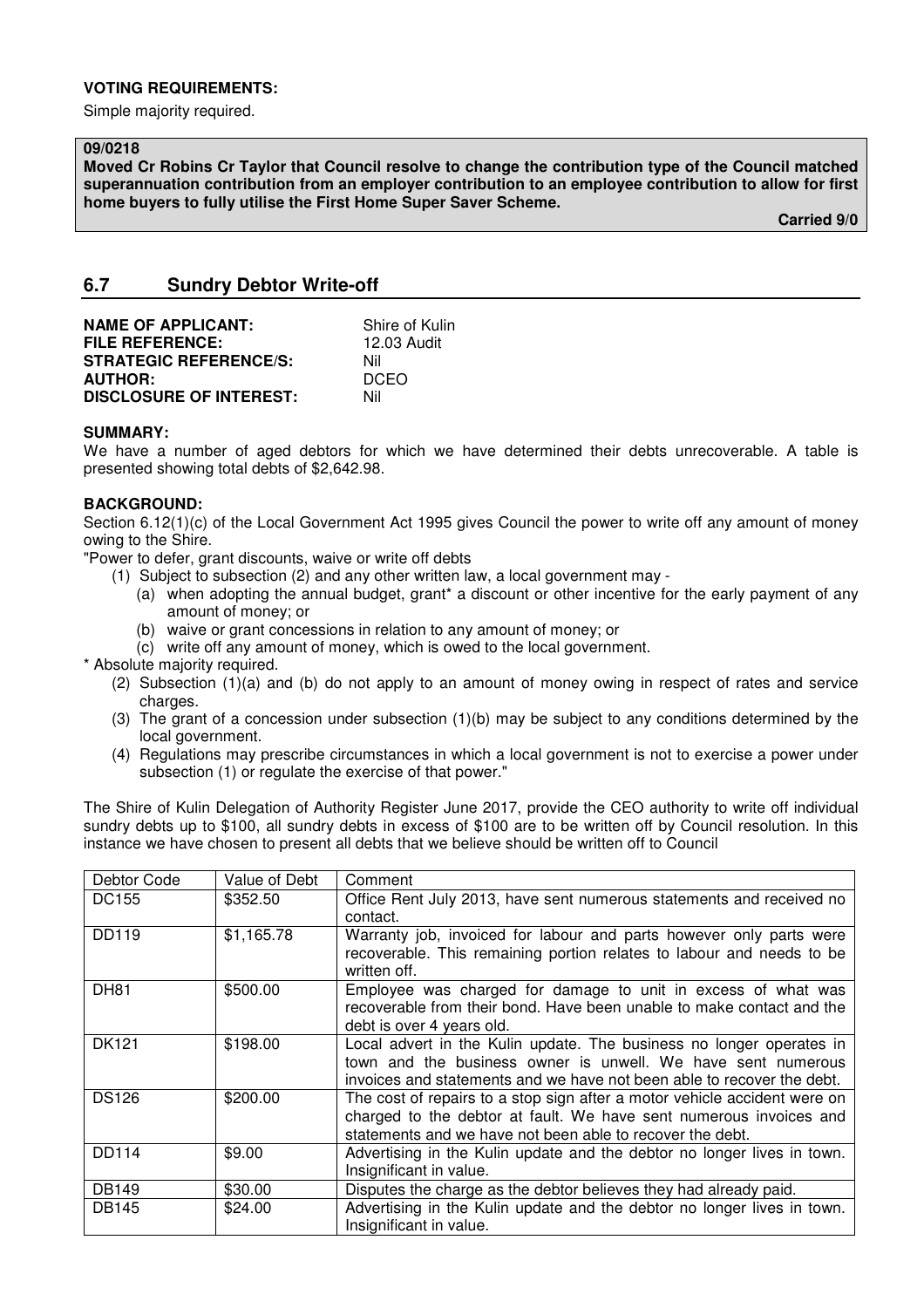| DJ35             | \$90.00 | Child care fees. The debtor has left town and we have been able to<br>contact to chase up debt.                  |
|------------------|---------|------------------------------------------------------------------------------------------------------------------|
| DT <sub>02</sub> | \$73.70 | Private works, debtor disputes the charges. Believes they have been<br><sup>1</sup> incorrectly charged to them. |

#### **CONSULTATION:**

Senior Finance Officer, Chief Executive Officer

### **STATUTORY IMPLICATIONS:**

Nil

#### **FINANCIAL IMPLICATIONS:**

Provision is made in the budget for bad debt expense. This will result in a loss of \$2,642.98.

#### **POLICY IMPLICATIONS:**

Nil

#### **COMMUNITY CONSULTATION:**

Nil

#### **WORKFORCE IMPLICATIONS:**

Nil

## **OFFICER'S RECOMMENDATION:**

That Council resolve to write off \$2,642.98 in sundry debtors.

## **VOTING REQUIREMENTS:**

Simple majority required.

## **10/0218**

**Moved Cr Duckworth Seconded Cr Robins that Council resolve to write off \$2,642.98 in sundry debtors.**

 **Carried 9/0** 

# **7 COMPLIANCE**

# **7.1 Compliance Reporting – General & Financial Compliance Dec 2017 & Jan 2018**

**NAME OF APPLICANT:** CEO **RESPONSIBLE OFFICER:** CEO **FILE REFERENCE:** 12.05 Compliance 12.06 – Accounting Compliance **STRATEGIC REFERENCE/S:** CBP 4.1 Civic Leadership, 4.1.8 Compliance methods **AUTHOR:** CEO/DCEO **DISCLOSURE OF INTEREST:** Nil

#### **SUMMARY:**

This report addresses General and Financial Compliance matters for December 2017 and January 2018. This process is not definitive, each month additional items and/or actions may be identified that are then added to the monthly checklist. Items not completed each month e.g. quarterly action - will be notations.

The report provides a guide to the compliance requirements being addressed as part of staff workloads and demonstrates the degree of internal audit being completed.

#### **BACKGROUND & COMMENT:**

The Compliance team and works staff commence the monthly compliance effort immediately after the Shire meeting each month. At that time, the executive support officer will email the assigned staff member their compliance requirements for the coming month.

As the month progresses, staff in conjunction with their manager, the CEO or DCEO will determine the extent of work/action needed to complete items. During Agenda week, the Compliance Team again meets to ensure the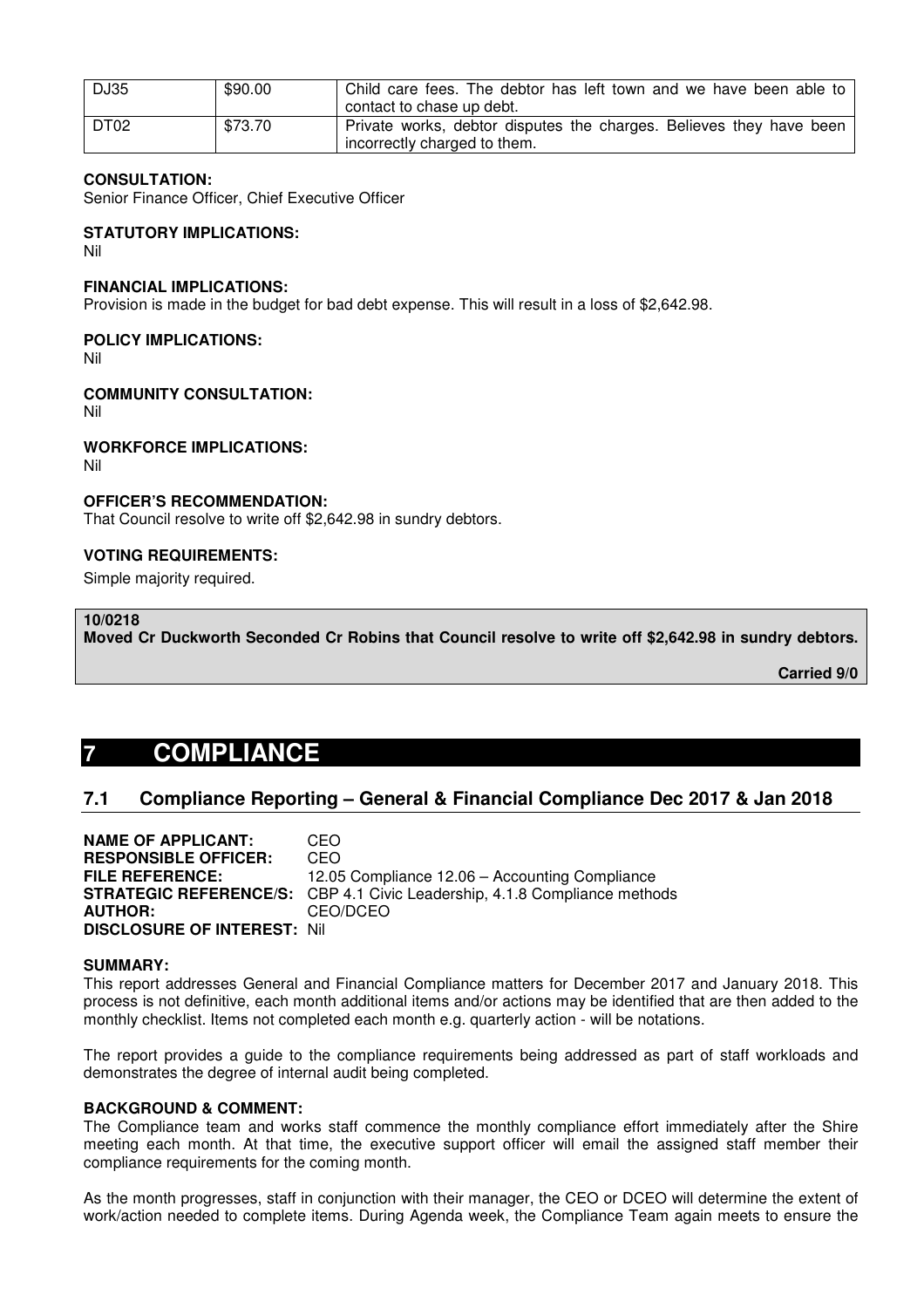monthly report/list is reviewed and that compliance items are completed. In preparing the Agenda report, the CEO or DCEO will sign off on completed items.

Prior month items not completed previously will be reported in the following month so Council remains aware of what items are still outstanding. *(Refer to Table attached)* 

All items from September and October 2017 have been completed. Photo for Council was transferred to June/July.

Items outstanding for December 2017 and January 2018.

*Harold Proud – Issue Invoice half yearly – Shed – researching – previous issue 2013. Records Archive – Review, archive and destroy non-permanent records – Ongoing with electronic conversion Compliance Audit Return – Due 31st March – On LG Hub – part complete Reimburse Members Travelling – Due February 2018 meeting Fair Value Calculations and Inclusion in reporting- Roads – In-house reporting this year – to be ready for annual statements in October Budget Review - required between 1 January to 31 March – will present in March 2018 Phone Book - to be completed and ready for distribution - March Quarterly Stats to DRD – now on Survey Monkey – March 2018 Review Agreement with Kulin DHS – Underway CDO* 

#### **FINANCIAL IMPLICATIONS:**

In the generation of the report, nil in terms of meeting compliance. There may be items that require additional administrative effort to complete or require external assistance to resolve. In those cases, individual financial implications will be reported.

**STATUTORY AND PLANNING IMPLICATIONS:** 

Nil

**POLICY IMPLICATIONS:**  Identified as necessary – this report Nil

**COMMUNITY CONSULTATION:** 

Nil

**WORKFORCE IMPLICATIONS:** 

Nil

## **OFFICER'S RECOMMENDATION:**

That Council receive the General & Financial Compliance Reports for December 2017 and January 2018 and note the matters of non-compliance.

## **VOTING REQUIREMENTS:**

Simple majority required.

#### **11/0218**

**Moved Cr Bowey Seconded Cr McInnes that Council receive the General & Financial Compliance Reports for December 2017 and January 2018 and note the matters of non-compliance.** 

 **Carried 9/0** 

# **7.2 Compliance Reporting – Delegations Exercised – December 2017 & January 2018**

| <b>NAME OF APPLICANT:</b>           | CEO                                                                              |
|-------------------------------------|----------------------------------------------------------------------------------|
| <b>RESPONSIBLE OFFICER:</b>         | CEO                                                                              |
| <b>FILE REFERENCE:</b>              | 12.05 - Compliance                                                               |
|                                     | <b>STRATEGIC REFERENCE/S:</b> CBP 4.1 Civic Leadership, 4.1.8 Compliance methods |
| <b>AUTHOR:</b>                      | CEO.                                                                             |
| <b>DISCLOSURE OF INTEREST: Nill</b> |                                                                                  |

#### **SUMMARY:**

To report back to Council actions performed under delegated authority for the period ending 31 January 2018.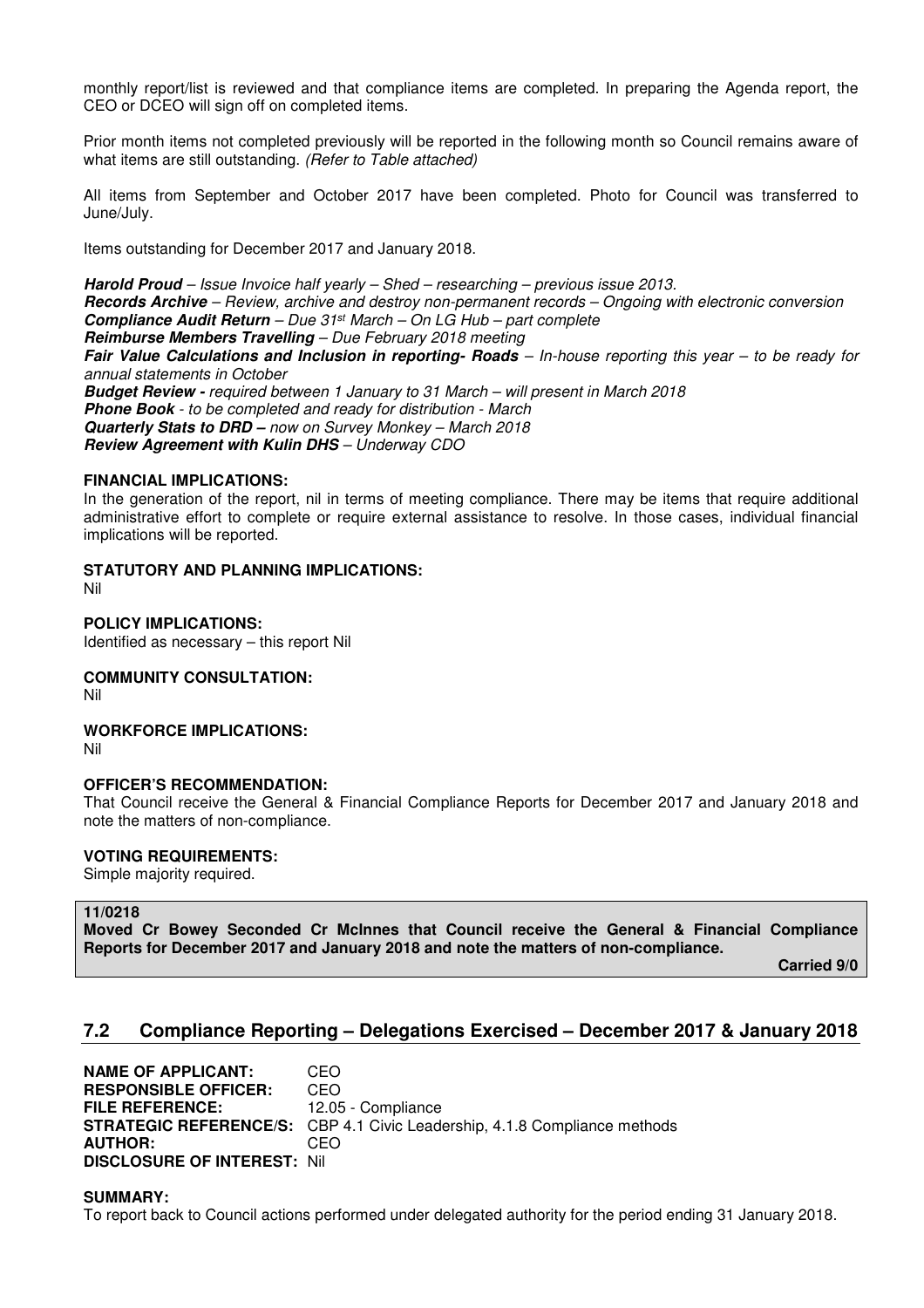To provide a comprehensive report listing of the delegations able to be exercised following adoption of a more substantial array of delegations in June 2017.

## **BACKGROUND & COMMENT:**

This report is prepared for Council detailing actions performed under delegated authority by the respective officers under each of the delegation headings:

| <b>ADMINISTRATION</b> |                                                            |                                  |  |  |
|-----------------------|------------------------------------------------------------|----------------------------------|--|--|
|                       | <b>Policy Delegation</b>                                   | <b>Officers</b>                  |  |  |
| A1                    | Acting Chief Executive Officer                             | (CEO)                            |  |  |
| A2                    | Agreements for Payments of Debts to Council                | (CEO/DCEO)                       |  |  |
| A3                    | Casual Hirer's Liability                                   | (CEO)                            |  |  |
| A4                    | <b>Complaint Handling</b>                                  | (CEO)                            |  |  |
| A5                    | Fees & Charges - Discounts                                 | (CEO/DCEO/MW/MLS/CRC Mgr.)       |  |  |
| A6                    | Investment of Surplus Funds                                | (CEO/DCEO)                       |  |  |
| Α7                    | IT & Social Media - Use Of                                 | (CEO)                            |  |  |
| A8                    | Legal Advice, Representation & Cost Reimbursement          | (CEO)                            |  |  |
| A9                    | Payments from Municipal and Trust Funds                    | (CEO - to numerous staff orders) |  |  |
| A10                   | Use of Common Seal                                         | (CEO)                            |  |  |
| A11                   | <b>Writing Off Debts</b>                                   | (CEO)                            |  |  |
| A12                   | Housing                                                    | (CEO)                            |  |  |
| A13                   | Procedure for Unpaid Rates Finance                         | (CEO)                            |  |  |
|                       | <b>GOVERNANCE</b>                                          |                                  |  |  |
| G1                    | Applications for Planning Consent                          | (CEO)                            |  |  |
| G2                    | <b>Building Licences and Swimming Pools</b>                | (EHO/Building Surveyor)          |  |  |
| G3                    | Cemeteries Act 1986                                        | (CEO)                            |  |  |
| G4                    | Health Act 1911 Provisions                                 | (EHO)                            |  |  |
|                       | <b>HUMAN RESOURCES</b>                                     |                                  |  |  |
| H <sub>1</sub>        | Grievance Procedures                                       | (CEO)                            |  |  |
|                       | <b>COMMUNITY SERVICES</b>                                  |                                  |  |  |
| C <sub>1</sub>        | Bushfire Control - Shire Plant for Use of                  | (CEO)                            |  |  |
| C <sub>2</sub>        | Bushfire Control - Plant Use for Adjoining Shires          | (CEO)                            |  |  |
| CЗ                    | Bushfire Prohibited / Restricted Burning Periods - Changes | (Shire President/CEO)            |  |  |
| C4                    | <b>Bushfire Training Administration</b>                    | (CEO)                            |  |  |
| C5                    | Cat Ownership Limit - Cat Control                          | (CEO)                            |  |  |
| C6                    | Dog Control - Attacks                                      | (CEO)                            |  |  |
| C7                    | Dog Ownership Limit - Dog Control                          | (CEO)                            |  |  |
| C8                    | Sea Containers Use of - Town Planning                      | (CEO)                            |  |  |
| C9                    | Second Hand Dwellings                                      | (CEO)                            |  |  |
| C <sub>10</sub>       | <b>Temporary Accommodation</b>                             | (CEO)                            |  |  |
| C <sub>11</sub>       | Unauthorised Structures - Building Control                 | (CEO)                            |  |  |
| C12                   | Kulin Bush Races                                           | (Kulin Bush Races Committee)     |  |  |
| C13                   | Freebairn Recreation Club Committee                        | (FRC Club Committee)             |  |  |
| C14                   | Kulin Child Care Centre Management Committee               | (Kulin CCC Management Committee) |  |  |
| C <sub>15</sub>       | General - Community Services Practices                     | (CEO)                            |  |  |
| <u>WORKS</u>          |                                                            |                                  |  |  |
| W1                    | <b>Gravel Supplies</b>                                     | (MW)                             |  |  |
| W2                    | Roads - Clearing                                           | (CEO)                            |  |  |
| WЗ                    | Roads - Damage to                                          | (MW)                             |  |  |
| W4                    | Roads - Roadside Markers - Management of                   | (MW)                             |  |  |
| W5                    | Stormwater Drainage                                        | (MW)                             |  |  |
| W6                    | <b>Street Trees</b>                                        | (CEO)                            |  |  |
| W7                    | Streetscape - Improvements                                 | (CEO)                            |  |  |
| W8                    | Roadside Burning                                           | (MW)                             |  |  |
| W9                    | <b>Temporary Road Closures</b>                             | (MW)                             |  |  |
| W10                   | General - Works Practices Approvals                        |                                  |  |  |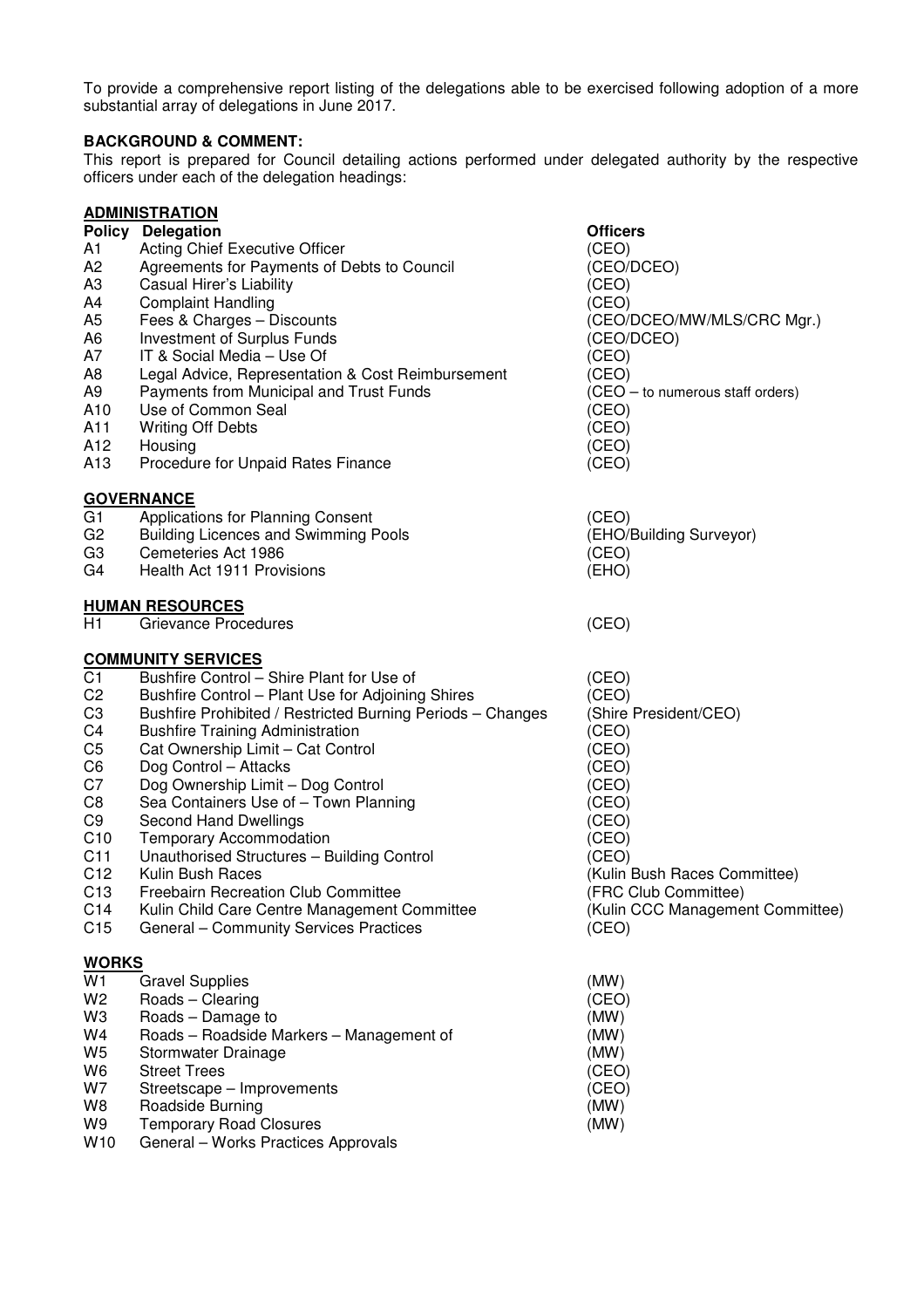## **COMMENT:**

The following details the delegations exercised within the Shire relative to the delegated authority for the months of December 2017 and January 2018 and are submitted to Council for information (excluding delegations under A9, Payments – refer to individual order and payment listed in Accounts paid).

## **A5 Fees & Charges – Discounts** (CEO/DCEO/MW/MLS/CRC Mgr.)

 CEO Approved - Lend Lease – Discount on Shire plant – approx. \$10 or 7.5% discount per hour for the hire of Shire plant for proposed works on the Brookton Hwy

#### **A6 Investment of Surplus Funds (DCEO)** – Local Government Act 1995, section 6.14 Municipal funds

| Type         | Rate  | Deposit/(Withdrawal) |  |  |
|--------------|-------|----------------------|--|--|
| At Call      | 1.5%  | (100,000)            |  |  |
| At Call      | 1.5%  | 251,417.81           |  |  |
| At Call      | 1.5%  | (100,000)            |  |  |
| At Call      | 1.5%  | (100,000)            |  |  |
| Term Deposit | 1.75% | (250,000)            |  |  |

- **G1 Applications for Planning Consent**  Nil
- **G2 Building Licences (CEO)**  Nil

## **C7 Dog Ownership Limit – Dog Control** (CEO) Approved 3rd dog for License for Rachael Argent

## **STATUTORY ENVIRONMENT:**

*Building Act 2011 Bushfires Act 1954 Cemeteries Act 1986 Health (Asbestos) Regulations 1992; Health (Miscellaneous Provisions) Act 1911; Local Government Act 1995 Public Health Act 2016 Shire of Kulin TPS2 Town Planning Development Act Town Planning Scheme Trustees Act, Part III, Criminal Procedure Act 2004;* 

## **FINANCIAL IMPLICATIONS:**

Nil in terms of exercising delegation and reporting to Council though there may be financial implications in the case of each delegation exercised.

## **STATUTORY AND PLANNING IMPLICATIONS:**

Nil

## **POLICY IMPLICATIONS:**

There are no known policy implications relating to this report.

**COMMUNITY CONSULTATION:**  Nil **WORKFORCE IMPLICATIONS:**  Nil

## **OFFICER'S RECOMMENDATION:**

That Council receive the Delegation Exercised Report for December 2017 & January 2018.

## **VOTING REQUIREMENTS:**

Simple majority required.

## **12/0218**

**Moved Cr Smoker Seconded Cr Varone that Council receive the Delegation Exercised Report for December 2017 & January 2018.** 

 **Carried 9/0**